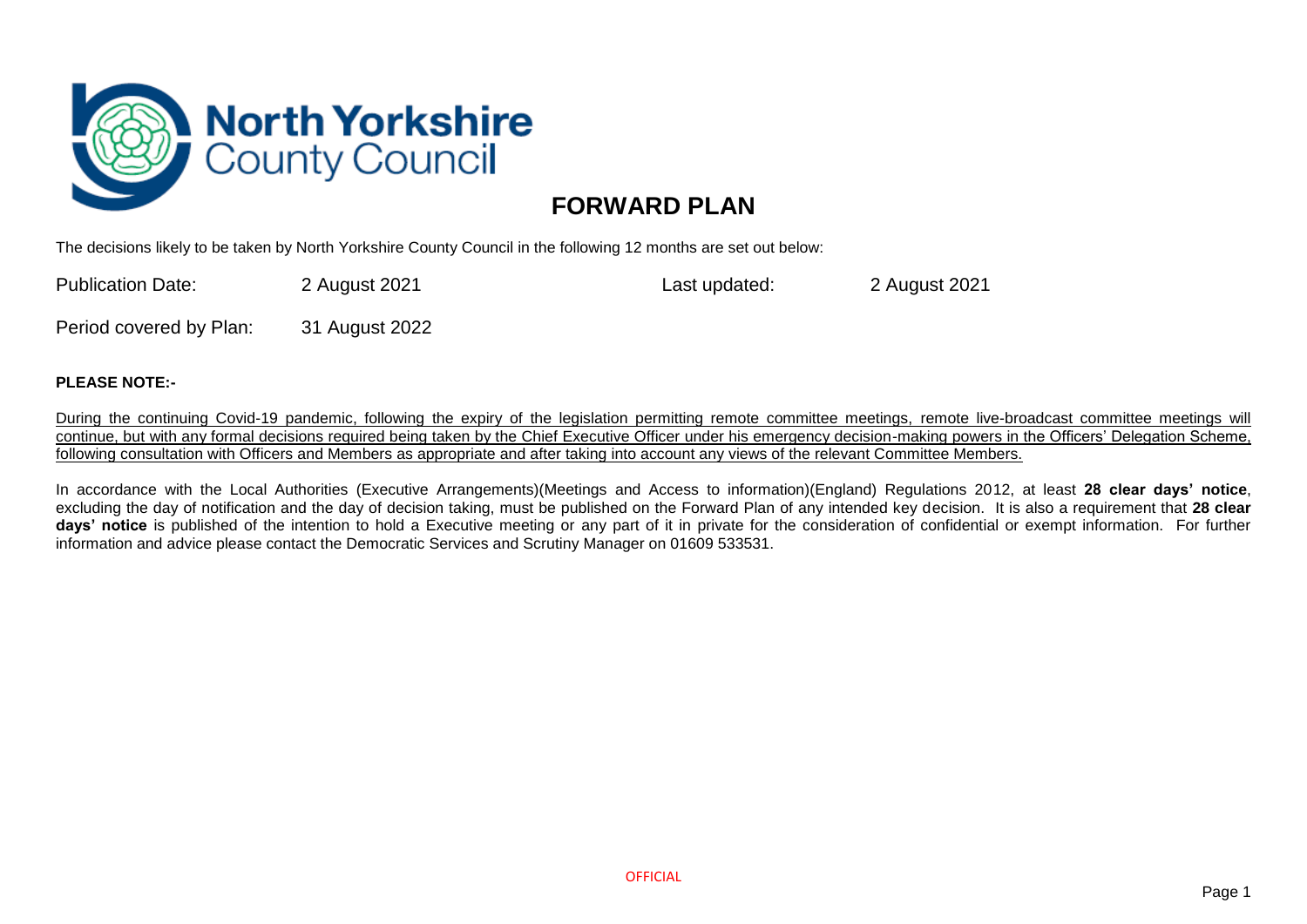|                                      |                                                                                                                                        |                                                                                             |                                                                                                                                     |                                                | <b>FUTURE DECISIONS</b>                                                                                                              |                                                                                      |                                                                                                                             |                                                                                                                                                |                                                                                     |
|--------------------------------------|----------------------------------------------------------------------------------------------------------------------------------------|---------------------------------------------------------------------------------------------|-------------------------------------------------------------------------------------------------------------------------------------|------------------------------------------------|--------------------------------------------------------------------------------------------------------------------------------------|--------------------------------------------------------------------------------------|-----------------------------------------------------------------------------------------------------------------------------|------------------------------------------------------------------------------------------------------------------------------------------------|-------------------------------------------------------------------------------------|
| Likely<br>Date of<br><b>Decision</b> | <b>Decision Taker</b><br>(membership of<br>the Council and<br>all its<br>Committees is<br>set out in Part 3<br>of the<br>Constitution) | In<br><b>Consultation</b><br>with<br>(Executive<br>Member or<br>Corporate<br>Director)      | <b>Description of</b><br><b>Matter</b> – including<br>if the report<br>contains any<br>exempt<br>information and<br>the reasons why | <b>Key</b><br><b>Decision</b><br><b>YES/NO</b> | <b>Decision</b><br><b>Required</b>                                                                                                   | <b>Consultees</b><br>(i.e. the<br>principal<br>groups to be<br>consulted)            | <b>Consultation</b><br><b>Process</b><br>(i.e. the means<br>by which any<br>such<br>consultation is<br>to be<br>undertaken) | <b>How representations</b><br>may be made and<br>details of Contact<br><b>Person</b><br>(Tel: 0845 034 9494)<br>unless specified<br>otherwise) | <b>Relevant</b><br>documents<br>already<br>submitted<br>to Decision<br><b>Taker</b> |
| 23 Jul<br>2021                       | Executive<br>Member for<br>Access                                                                                                      | Corporate<br>Director of<br><b>Business</b><br>and<br>Environme<br>ntal<br><b>Services</b>  | <b>Active Travel</b><br><b>Fund Tranche</b><br>3 bid                                                                                | Yes                                            | Request<br>authorisatio<br>n to submit<br>Active<br>an<br><b>Travel Fund</b><br>the<br>bid<br>to<br>Department<br>for<br>Transport   | Cycling and<br>sustainable<br>transport<br>in<br>groups<br><b>North</b><br>Yorkshire | Emails<br>and<br>website                                                                                                    | Keisha Moore<br>ltp@northyorks.gov<br>.uk                                                                                                      | Active<br>Travel<br>Fund<br>Tranche<br>3.pdf                                        |
| 23 Jul<br>2021                       | Corporate<br>Director of<br>Business and<br>Environment<br>al Services                                                                 | Executive<br>Member<br>for Access.<br>Executive<br>Member<br>for Open to<br><b>Business</b> | Highways<br>Capital<br>Programme<br>2022/23 -<br>Approval of<br><b>Schemes</b>                                                      | Yes                                            | To approve<br>schemes<br>that will be<br>delivered<br>through the<br>2022/23<br>highways<br>maintenanc<br>capital<br>е<br>programme. | <b>BES</b><br>Executive<br>Members.                                                  | Email                                                                                                                       | James Gilroy,<br>Team Leader,<br><b>Highway Asset</b><br>Management<br>highwayassetmana<br>gement@northyork<br>s.gov.uk                        |                                                                                     |
| 30 Jul<br>2021                       | Corporate<br>Director of<br><b>Business and</b><br>Environment<br>al Services                                                          | Executive<br>Member<br>for Access                                                           | Construction of<br>Scarborough<br>Junction<br>N.A170 -<br><b>Contract Award</b>                                                     | Yes                                            | To<br>seek<br>approval to<br>award<br>contract,<br>in<br>accordance<br>with <sub>FFICIAL</sub>                                       | N/A                                                                                  | N/A                                                                                                                         | Helen Watson,<br>Improvement<br>Manager,<br>Highways and<br>Transportation<br>Helen.1.watson@n                                                 |                                                                                     |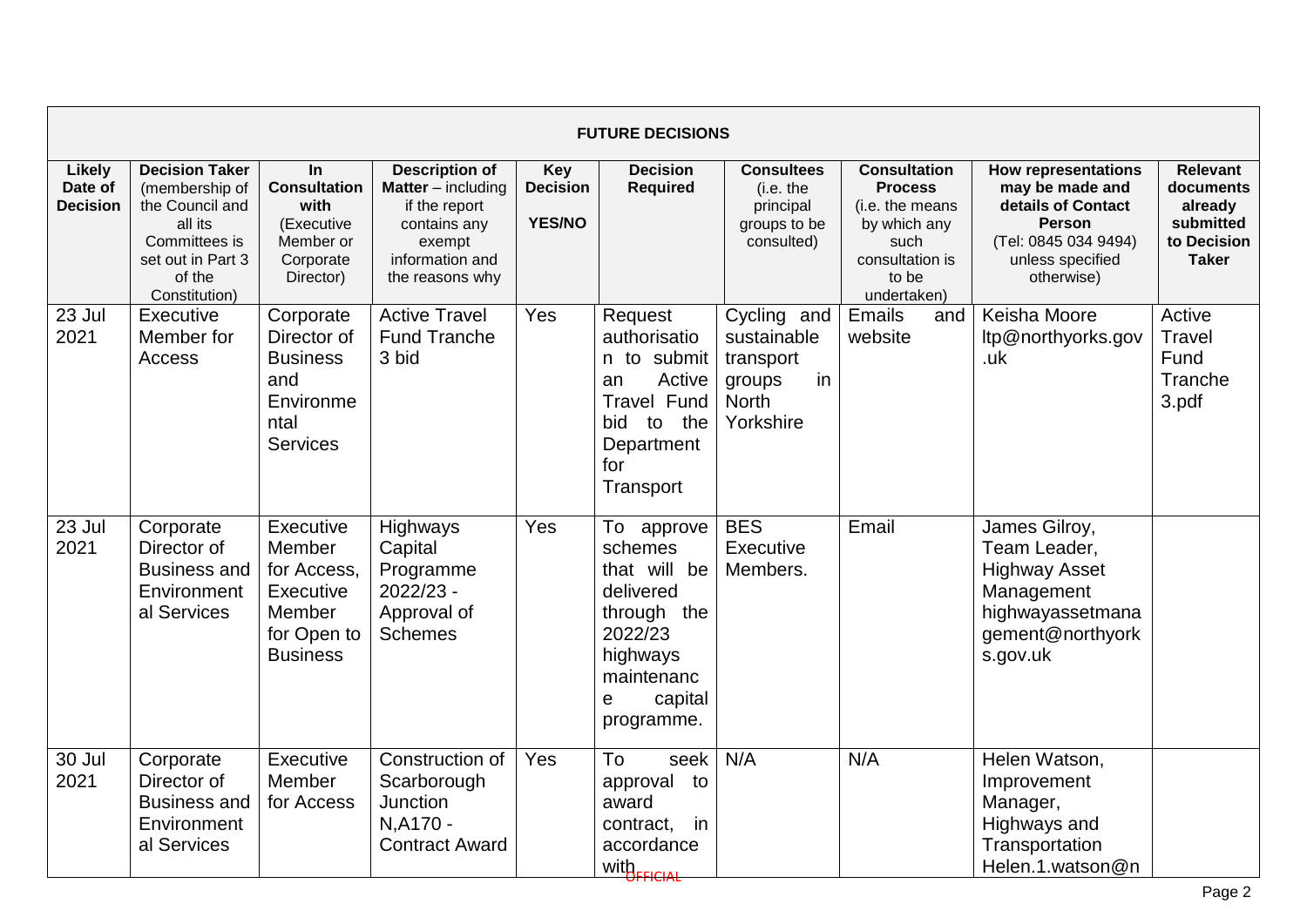|                                             |                                                                                                                                                 |                                                                                                                                                                                                                                                                                                        |                                                                                                                                                                                   |     |                                                            | <b>FUTURE DECISIONS</b>                                                                                                                                                 |                                                                                                                                                                       |                                                                                                                     |                                                                                                                                                                                              |                                                                                            |
|---------------------------------------------|-------------------------------------------------------------------------------------------------------------------------------------------------|--------------------------------------------------------------------------------------------------------------------------------------------------------------------------------------------------------------------------------------------------------------------------------------------------------|-----------------------------------------------------------------------------------------------------------------------------------------------------------------------------------|-----|------------------------------------------------------------|-------------------------------------------------------------------------------------------------------------------------------------------------------------------------|-----------------------------------------------------------------------------------------------------------------------------------------------------------------------|---------------------------------------------------------------------------------------------------------------------|----------------------------------------------------------------------------------------------------------------------------------------------------------------------------------------------|--------------------------------------------------------------------------------------------|
| <b>Likely</b><br>Date of<br><b>Decision</b> | Decision Taker (a<br>full list of the<br>membership of the<br>Council and all its<br>Committees is set<br>out in Part 3 of the<br>Constitution) | $\ln$<br><b>Consultation</b><br>with<br>(Executive<br>Member or<br>Corporate<br>Director)                                                                                                                                                                                                              | <b>Description of</b><br><b>Matter</b> $-$ including an<br>indication if the<br>report contains any<br>exempt (not for<br>publication)<br>information and the<br>reasons for this |     | <b>Key</b><br><b>Decision</b><br><b>YES/NO</b>             | <b>Decision</b><br>Required                                                                                                                                             | <b>Consultees</b><br>(ie the identity<br>of the principal<br>groups whom<br>the decision-<br>taker proposes<br>to consult)                                            | <b>Consultation</b><br><b>Process</b><br>(ie the means by<br>which any such<br>consultation is to<br>be undertaken) | <b>How</b><br>representations<br>may be made and<br>details of Contact<br><b>Person</b><br>(Tel: 0845 034<br>9494)<br>unless specified<br>otherwise)                                         | <b>Relevant</b><br>documents<br>already<br>submitted to<br><b>Decision</b><br><b>Taker</b> |
|                                             |                                                                                                                                                 |                                                                                                                                                                                                                                                                                                        |                                                                                                                                                                                   |     |                                                            | procurement<br>regulations                                                                                                                                              |                                                                                                                                                                       |                                                                                                                     | orthyorks.gov.uk                                                                                                                                                                             |                                                                                            |
| 13 Aug<br>2021                              | Corporate<br>Director of<br>Health and<br>Adult<br><b>Services</b>                                                                              | Corporate<br>Director of<br>Children<br>and Young<br>People's<br>Services,<br>Executive<br>Member<br>for<br>Children's<br>Services,<br><b>Executive</b><br>Member<br>for Adult<br>Social<br>Care &<br><b>Health</b><br>Integration,<br>incl Health<br>&<br>Wellbeing<br>Board and<br><b>Extra Care</b> | Contract for the<br>provision of the<br><b>Adult Carers</b><br>Service and<br><b>Young Carers</b><br>Support and<br>Advice                                                        | Yes | To<br>the<br>0f<br>a<br>Carer<br>Young<br>Carers<br>advice | seek<br>approval for<br>procurement<br>new<br>contract for<br>the provision<br>of the Adult<br>Service and<br>support and<br>to<br>commence<br>1 July 2022.<br>OFFICIAL | <b>No</b><br>formal<br>consultation<br>will<br>be<br>undertaken,<br>but<br>an<br>engagement<br>process will<br>be<br>carried<br>with<br>out<br>interested<br>parties. | An<br>engagement<br>process and<br>meetings with<br>interested<br>parties                                           | Adam Gray,<br>Commissioning<br>Manager, Health<br>and Adult Services,<br>Stuart Williams,<br>Senior<br>Commissioning<br>and Contracting<br>Officer<br>stuart.williams@no<br>rthyorks.gov.uk, |                                                                                            |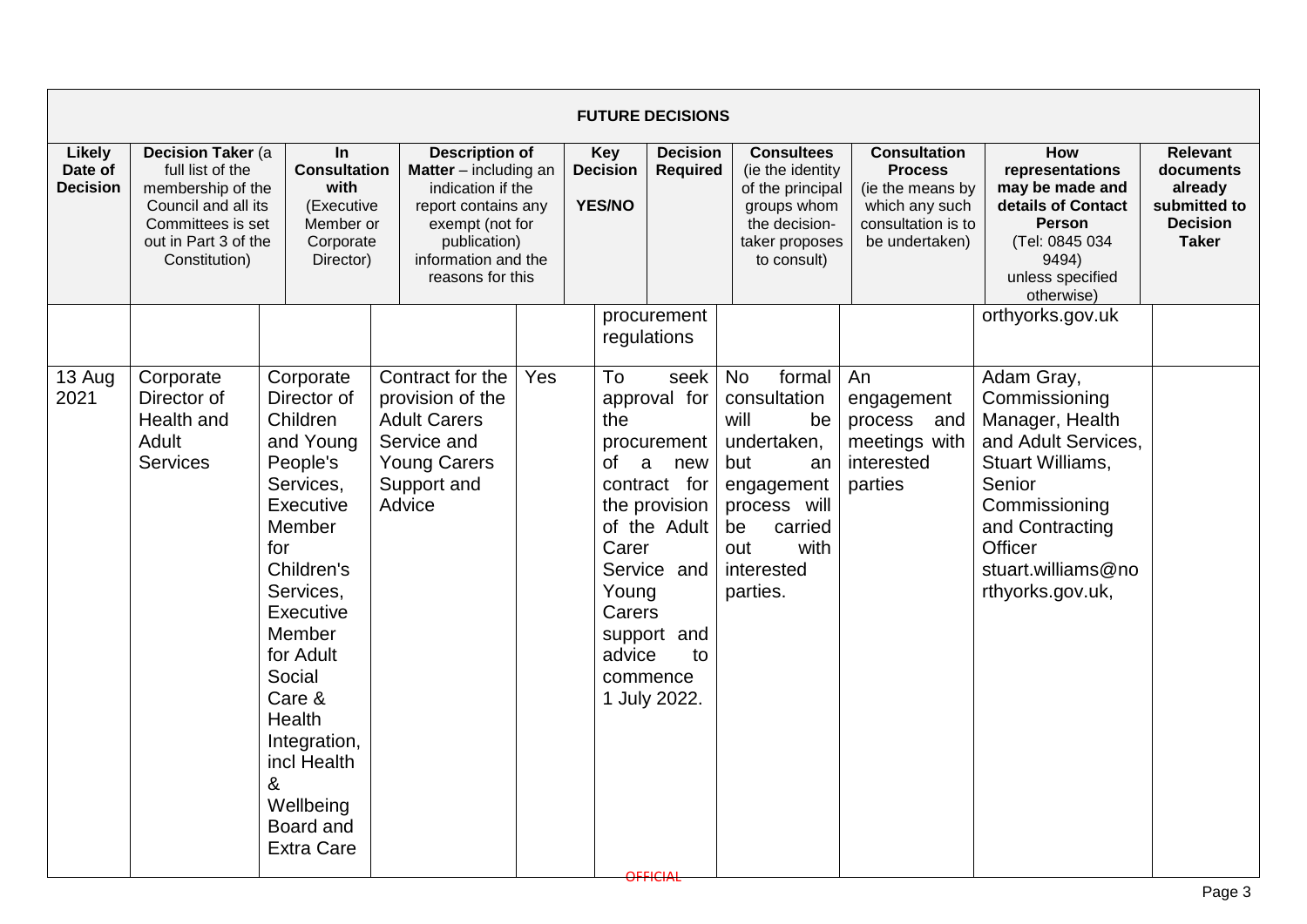|                                             |                                                                                                                                                 |                                                                                                                                                                                                                                                                                                              |                                                                                                                                                                                 |     |                                                                                              | <b>FUTURE DECISIONS</b>                                                                                                |                                                                                                                             |                                                                                                                     |                                                                                                                                               |                                                                                            |
|---------------------------------------------|-------------------------------------------------------------------------------------------------------------------------------------------------|--------------------------------------------------------------------------------------------------------------------------------------------------------------------------------------------------------------------------------------------------------------------------------------------------------------|---------------------------------------------------------------------------------------------------------------------------------------------------------------------------------|-----|----------------------------------------------------------------------------------------------|------------------------------------------------------------------------------------------------------------------------|-----------------------------------------------------------------------------------------------------------------------------|---------------------------------------------------------------------------------------------------------------------|-----------------------------------------------------------------------------------------------------------------------------------------------|--------------------------------------------------------------------------------------------|
| <b>Likely</b><br>Date of<br><b>Decision</b> | Decision Taker (a<br>full list of the<br>membership of the<br>Council and all its<br>Committees is set<br>out in Part 3 of the<br>Constitution) | $\ln$<br><b>Consultation</b><br>with<br>(Executive<br>Member or<br>Corporate<br>Director)                                                                                                                                                                                                                    | <b>Description of</b><br><b>Matter</b> – including an<br>indication if the<br>report contains any<br>exempt (not for<br>publication)<br>information and the<br>reasons for this |     | <b>Key</b><br><b>Decision</b><br><b>YES/NO</b>                                               | <b>Decision</b><br><b>Required</b>                                                                                     | <b>Consultees</b><br>(ie the identity)<br>of the principal<br>groups whom<br>the decision-<br>taker proposes<br>to consult) | <b>Consultation</b><br><b>Process</b><br>(ie the means by<br>which any such<br>consultation is to<br>be undertaken) | How<br>representations<br>may be made and<br>details of Contact<br><b>Person</b><br>(Tel: 0845 034<br>9494)<br>unless specified<br>otherwise) | <b>Relevant</b><br>documents<br>already<br>submitted to<br><b>Decision</b><br><b>Taker</b> |
| 13 Aug<br>2021                              | Corporate<br>Director of<br>Health and<br>Adult<br><b>Services</b>                                                                              | Executive<br>Member<br>for Adult<br>Social<br>Care &<br>Health<br>Integration,<br>incl Health<br>&<br>Wellbeing<br>Board and<br>Extra Care,<br>Executive<br>Member<br>for Public<br>Health,<br>Prevention<br>and<br>Supported<br>Housing,<br>including<br>Sustainabil<br>ity and<br>Transform<br>ation Plans | Re-<br>procurement of<br>Advocacy<br><b>Services</b>                                                                                                                            | Yes | To<br>the<br>services<br>Yorkshire,<br>including<br>adult<br>advocacy<br>health<br>advocacy. | seek<br>approval for<br>re-<br>procurement<br>of Advocacy<br>across North<br>services and<br>independent<br>complaints |                                                                                                                             |                                                                                                                     | Abigail Barron,<br>Head of<br>Countywisde<br>Commissioning,<br><b>Health and Adult</b><br><b>Services</b><br>01609 532456                     |                                                                                            |
| 13 Aug                                      | Corporate                                                                                                                                       | Executive                                                                                                                                                                                                                                                                                                    | Home from                                                                                                                                                                       | Yes |                                                                                              | To <sub>oFFICI</sub> seek                                                                                              |                                                                                                                             |                                                                                                                     | Abigail Barron,                                                                                                                               |                                                                                            |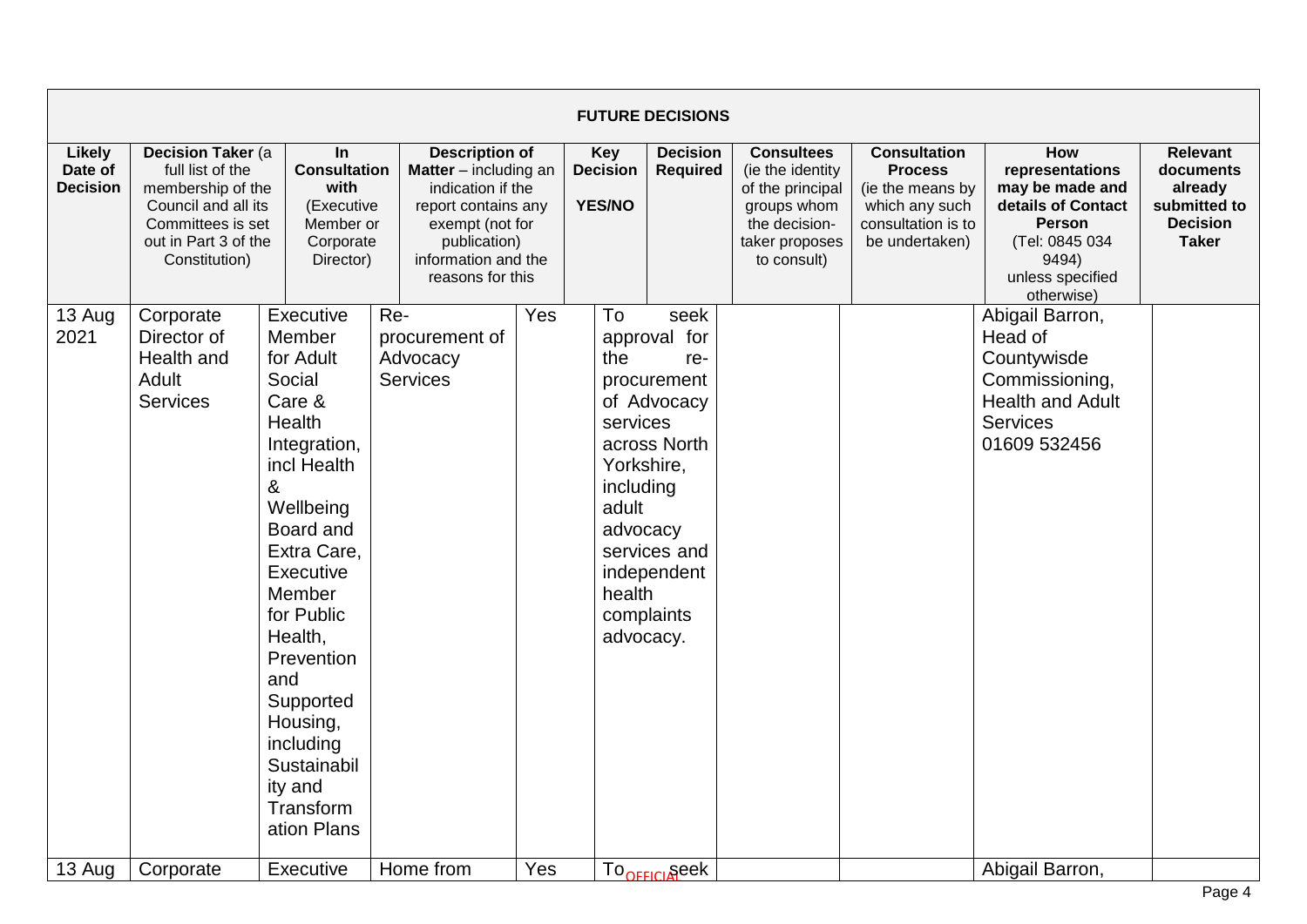|                                      |                                                |                                                                                                                                                                                                                                                                                                                                                                                  |                                                                                          |     |                                                                                                                                          | <b>FUTURE DECISIONS</b>                                            |                                                                                                                            |                                                                                                                     |                                                                                                                                               |                                                                                            |
|--------------------------------------|------------------------------------------------|----------------------------------------------------------------------------------------------------------------------------------------------------------------------------------------------------------------------------------------------------------------------------------------------------------------------------------------------------------------------------------|------------------------------------------------------------------------------------------|-----|------------------------------------------------------------------------------------------------------------------------------------------|--------------------------------------------------------------------|----------------------------------------------------------------------------------------------------------------------------|---------------------------------------------------------------------------------------------------------------------|-----------------------------------------------------------------------------------------------------------------------------------------------|--------------------------------------------------------------------------------------------|
| Likely<br>Date of<br><b>Decision</b> | full list of the<br>Constitution)              | Decision Taker (a<br><b>Description of</b><br>In<br><b>Consultation</b><br>Matter - including an<br>membership of the<br>with<br>indication if the<br>Council and all its<br>(Executive<br>report contains any<br>Committees is set<br>Member or<br>exempt (not for<br>out in Part 3 of the<br>Corporate<br>publication)<br>Director)<br>information and the<br>reasons for this |                                                                                          |     | <b>Key</b><br><b>Decision</b><br>YES/NO                                                                                                  | <b>Decision</b><br><b>Required</b>                                 | <b>Consultees</b><br>(ie the identity<br>of the principal<br>groups whom<br>the decision-<br>taker proposes<br>to consult) | <b>Consultation</b><br><b>Process</b><br>(ie the means by<br>which any such<br>consultation is to<br>be undertaken) | How<br>representations<br>may be made and<br>details of Contact<br><b>Person</b><br>(Tel: 0845 034<br>9494)<br>unless specified<br>otherwise) | <b>Relevant</b><br>documents<br>already<br>submitted to<br><b>Decision</b><br><b>Taker</b> |
| 2021                                 | Director of<br>Health and<br>Adult<br>Services | Member<br>for Adult<br>Social<br>Care &<br><b>Health</b><br>Integration,<br>incl Health<br>&<br>Wellbeing<br>Board and<br><b>Extra Care</b>                                                                                                                                                                                                                                      | Hospital                                                                                 |     | to<br>hospital<br>service                                                                                                                | permission<br>re-<br>procure the<br>delivery of a<br>home from     |                                                                                                                            |                                                                                                                     | Head of<br>Countywisde<br>Commissioning,<br><b>Health and Adult</b><br><b>Services</b><br>01609 535371                                        |                                                                                            |
| 19 Aug<br>2021                       | Executive<br>Member for<br>Access              |                                                                                                                                                                                                                                                                                                                                                                                  | Acceptance of<br>additional<br>funding for the<br>Digital<br>Infrastructure<br>Programme | Yes | To<br>grant<br>funding<br>addition<br>the<br>Getting<br><b>Building</b><br>funding<br>already<br>secured<br>from<br>York<br><b>North</b> | accept<br>in<br>to<br>£3m<br>Fund grant<br>the<br>and<br>Yorkshire | Executive<br>Member for<br>Customer<br>Engagement<br>and<br>Corporate<br>Director,<br>Strategic<br><b>Resources</b>        | Consultation<br>be<br>to<br>undertaken<br>remotely                                                                  | <b>Robert Ling</b><br>robert.ling@northy<br>orks.gov.uk                                                                                       |                                                                                            |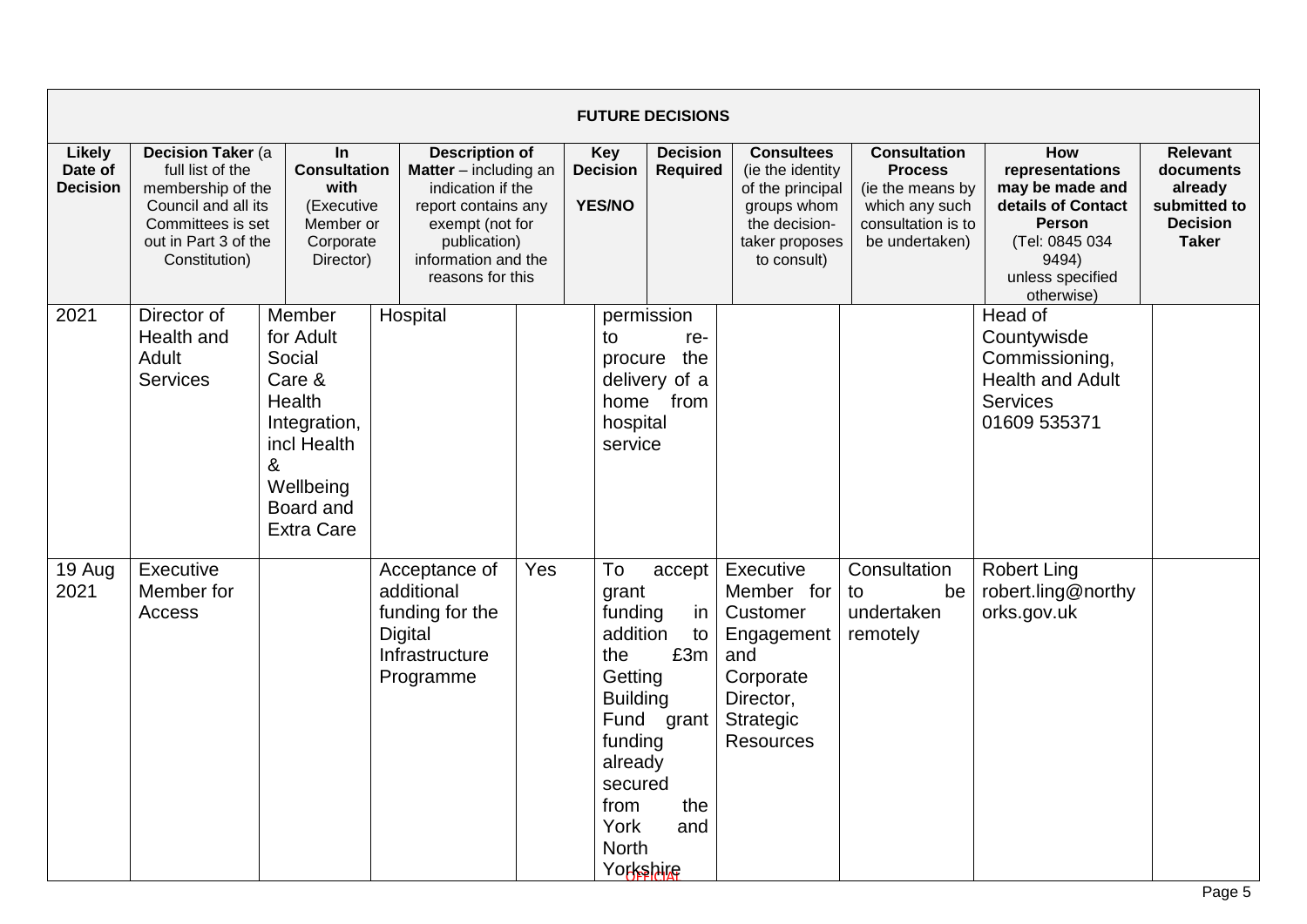|                                      |                                                                                                                                                 |                                                                                               |                                                                                                                                                                                   |                                         |                                                          | <b>FUTURE DECISIONS</b>                                                                                               |                                                                                                                                 |                                                                                                                     |                                                                                                                                                      |                                                                                            |
|--------------------------------------|-------------------------------------------------------------------------------------------------------------------------------------------------|-----------------------------------------------------------------------------------------------|-----------------------------------------------------------------------------------------------------------------------------------------------------------------------------------|-----------------------------------------|----------------------------------------------------------|-----------------------------------------------------------------------------------------------------------------------|---------------------------------------------------------------------------------------------------------------------------------|---------------------------------------------------------------------------------------------------------------------|------------------------------------------------------------------------------------------------------------------------------------------------------|--------------------------------------------------------------------------------------------|
| Likely<br>Date of<br><b>Decision</b> | Decision Taker (a<br>full list of the<br>membership of the<br>Council and all its<br>Committees is set<br>out in Part 3 of the<br>Constitution) | <b>In</b><br><b>Consultation</b><br>with<br>(Executive<br>Member or<br>Corporate<br>Director) | <b>Description of</b><br><b>Matter</b> $-$ including an<br>indication if the<br>report contains any<br>exempt (not for<br>publication)<br>information and the<br>reasons for this | Key<br><b>Decision</b><br><b>YES/NO</b> |                                                          | <b>Decision</b><br><b>Required</b>                                                                                    | <b>Consultees</b><br>(ie the identity<br>of the principal<br>groups whom<br>the decision-<br>taker proposes<br>to consult)      | <b>Consultation</b><br><b>Process</b><br>(ie the means by<br>which any such<br>consultation is to<br>be undertaken) | <b>How</b><br>representations<br>may be made and<br>details of Contact<br><b>Person</b><br>(Tel: 0845 034<br>9494)<br>unless specified<br>otherwise) | <b>Relevant</b><br>documents<br>already<br>submitted to<br><b>Decision</b><br><b>Taker</b> |
|                                      |                                                                                                                                                 |                                                                                               |                                                                                                                                                                                   |                                         | Local<br>Enterprise                                      | Partnership                                                                                                           |                                                                                                                                 |                                                                                                                     |                                                                                                                                                      |                                                                                            |
| 20 Aug<br>2021                       | Executive<br>Member for<br>Access                                                                                                               | Corporate<br>Director of<br><b>Business</b><br>and<br>Environme<br>ntal<br><b>Services</b>    | <b>Annual Winter</b><br><b>Gritting Route</b><br><b>Review</b>                                                                                                                    | Yes                                     | additions.<br>other<br>s<br>winter<br>gritting<br>routes | To consider<br>requests for<br>deletions or<br>amendment<br>the<br>to                                                 | Submissions<br>generally<br>received<br>from<br>members of<br>public,<br>the<br>parish<br>councils and<br>county<br>councillors | Annual review<br>0f<br>any<br>requests<br>received                                                                  | <b>Nigel Smith</b><br>nigel.smith@northy<br>orks.gov.uk                                                                                              |                                                                                            |
| 20 Aug<br>2021                       | Corporate<br>Director of<br><b>Business and</b><br>Environment<br>al Services                                                                   | Executive<br>Member<br>for Access                                                             | Automated<br><b>Highway Asset</b><br><b>Data Collection</b><br>and Processing<br>Contract                                                                                         | Yes                                     | the<br>nt<br>for<br>highway<br>asset<br>collection       | To authorise<br>establishme<br>$\circ$ f<br>a<br>procurement<br>framework<br>the<br>provision of<br>automated<br>data |                                                                                                                                 |                                                                                                                     | James Gilroy,<br>Team Leader,<br><b>Highway Asset</b><br>Management<br>james.gilroy@north<br>yorks.gov.uk                                            |                                                                                            |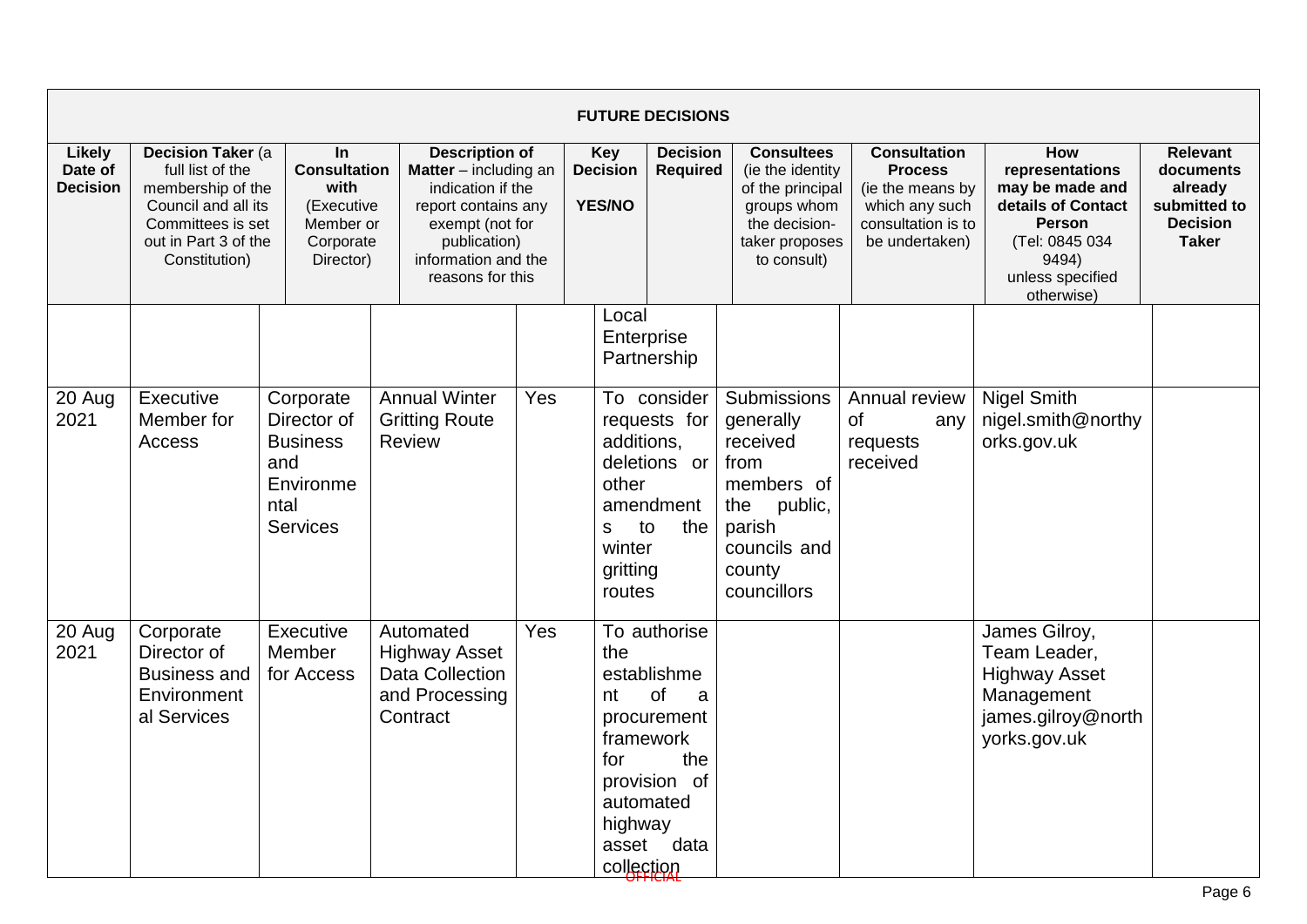|                                      |                                                                                                                                                 |                                                                                           |                                                                                                                                                                                         |                                                |                                                                                                                                | <b>FUTURE DECISIONS</b>                                                                                                                                      |                                                                                                                                                                                                                                                                                                       |                                                                                                                                                                                                                                                                        |                                                                                                                                               |                                                                                            |
|--------------------------------------|-------------------------------------------------------------------------------------------------------------------------------------------------|-------------------------------------------------------------------------------------------|-----------------------------------------------------------------------------------------------------------------------------------------------------------------------------------------|------------------------------------------------|--------------------------------------------------------------------------------------------------------------------------------|--------------------------------------------------------------------------------------------------------------------------------------------------------------|-------------------------------------------------------------------------------------------------------------------------------------------------------------------------------------------------------------------------------------------------------------------------------------------------------|------------------------------------------------------------------------------------------------------------------------------------------------------------------------------------------------------------------------------------------------------------------------|-----------------------------------------------------------------------------------------------------------------------------------------------|--------------------------------------------------------------------------------------------|
| Likely<br>Date of<br><b>Decision</b> | Decision Taker (a<br>full list of the<br>membership of the<br>Council and all its<br>Committees is set<br>out in Part 3 of the<br>Constitution) | $\ln$<br><b>Consultation</b><br>with<br>(Executive<br>Member or<br>Corporate<br>Director) | <b>Description of</b><br>Matter - including an<br>indication if the<br>report contains any<br>exempt (not for<br>publication)<br>information and the<br>reasons for this                | <b>Key</b><br><b>Decision</b><br><b>YES/NO</b> |                                                                                                                                | <b>Decision</b><br><b>Required</b>                                                                                                                           | <b>Consultees</b><br>(ie the identity<br>of the principal<br>groups whom<br>the decision-<br>taker proposes<br>to consult)                                                                                                                                                                            | <b>Consultation</b><br><b>Process</b><br>(ie the means by<br>which any such<br>consultation is to<br>be undertaken)                                                                                                                                                    | How<br>representations<br>may be made and<br>details of Contact<br><b>Person</b><br>(Tel: 0845 034<br>9494)<br>unless specified<br>otherwise) | <b>Relevant</b><br>documents<br>already<br>submitted to<br><b>Decision</b><br><b>Taker</b> |
|                                      |                                                                                                                                                 |                                                                                           |                                                                                                                                                                                         |                                                | and<br>a<br>from                                                                                                               | processing<br>and to allow<br>the call off of<br>contract<br>this<br>framework                                                                               |                                                                                                                                                                                                                                                                                                       |                                                                                                                                                                                                                                                                        |                                                                                                                                               |                                                                                            |
| 20 Aug<br>2021                       | Corporate<br>Director of<br><b>Business and</b><br>Environment<br>al Services                                                                   | Executive<br>Member<br>for Access                                                         | National<br>Review of<br><b>Flood Risk</b><br>Management<br>Plans and the<br>consequent<br>commencemen<br>t of the review<br>of the North<br>Yorkshire<br><b>Flood Risk</b><br>Strategy | Yes                                            | the<br>proposed<br><b>North</b><br>Yorkshire<br>in the<br>Flood<br>t Plan<br>To<br>work<br>review<br><b>North</b><br>Yorkshire | To agree to<br>priorities to<br>be included<br>next<br><b>Risk</b><br>Managemen<br>seek<br>approval to<br>commence<br>to<br>the<br>Flood <sub>icu</sub> Risk | <b>NYCC</b><br>officers have<br>worked<br>collaborative<br>ly with the<br>Environment<br>Agency<br>on<br><b>FRMP</b><br>the<br>review.<br><b>Risk</b><br>All<br>Managemen<br>t Authorities<br>will<br>be<br>invited<br>to<br>engage<br>in<br><b>NY</b><br>the<br>strategy<br>review.<br>There will be | The<br>Environment<br>Agency<br>is<br>responsible<br>for<br>the<br>national<br>FRMP review.<br>Parish<br>All<br>Councils<br>in<br><b>NY</b><br>will<br>be<br>directly<br>contacted<br>for<br>comment<br>prior<br>to<br>publication of<br><b>NY</b><br>the<br>strategy. | Emily Mellalieu,<br>Development<br>Management Team<br>Leader<br>emily.mellalieu@no<br>rthyorks.gov.uk                                         |                                                                                            |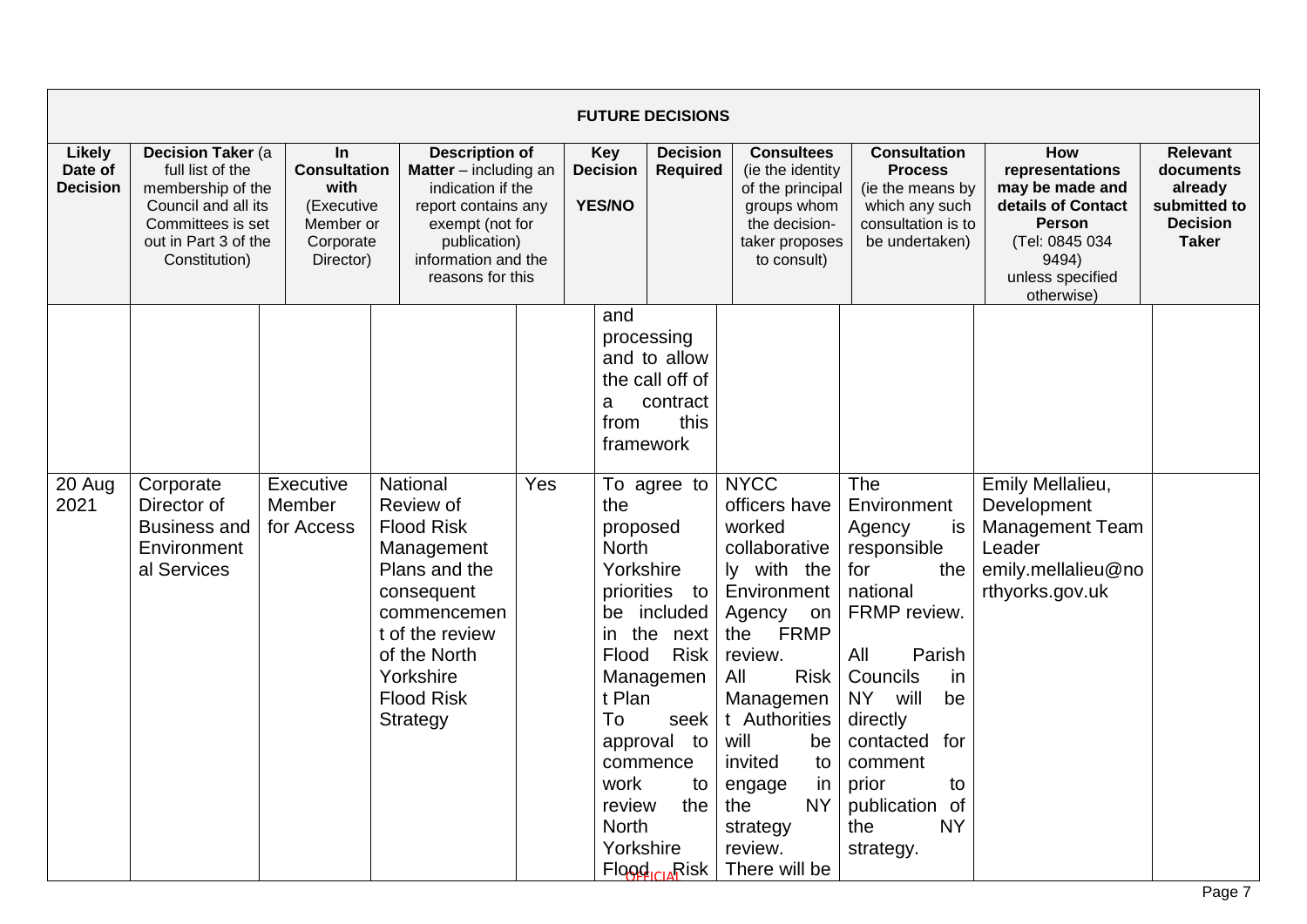|                                             |                                                                                                                                                 |                                                                                               |                                                                                                                                                                             |                        |                                                                                      | <b>FUTURE DECISIONS</b>                                                           |                                                                                                                             |                                                                                                                     |                                                                                                                                               |                                                                                            |
|---------------------------------------------|-------------------------------------------------------------------------------------------------------------------------------------------------|-----------------------------------------------------------------------------------------------|-----------------------------------------------------------------------------------------------------------------------------------------------------------------------------|------------------------|--------------------------------------------------------------------------------------|-----------------------------------------------------------------------------------|-----------------------------------------------------------------------------------------------------------------------------|---------------------------------------------------------------------------------------------------------------------|-----------------------------------------------------------------------------------------------------------------------------------------------|--------------------------------------------------------------------------------------------|
| <b>Likely</b><br>Date of<br><b>Decision</b> | Decision Taker (a<br>full list of the<br>membership of the<br>Council and all its<br>Committees is set<br>out in Part 3 of the<br>Constitution) | <b>In</b><br><b>Consultation</b><br>with<br>(Executive<br>Member or<br>Corporate<br>Director) | <b>Description of</b><br>Matter - including an<br>indication if the<br>report contains any<br>exempt (not for<br>publication)<br>information and the<br>reasons for this    |                        | <b>Key</b><br><b>Decision</b><br><b>YES/NO</b>                                       | <b>Decision</b><br><b>Required</b>                                                | <b>Consultees</b><br>(ie the identity)<br>of the principal<br>groups whom<br>the decision-<br>taker proposes<br>to consult) | <b>Consultation</b><br><b>Process</b><br>(ie the means by<br>which any such<br>consultation is to<br>be undertaken) | How<br>representations<br>may be made and<br>details of Contact<br><b>Person</b><br>(Tel: 0845 034<br>9494)<br>unless specified<br>otherwise) | <b>Relevant</b><br>documents<br>already<br>submitted to<br><b>Decision</b><br><b>Taker</b> |
|                                             |                                                                                                                                                 |                                                                                               |                                                                                                                                                                             |                        | Strategy                                                                             |                                                                                   | public<br>a<br>consultation<br>prior to its<br>publication                                                                  |                                                                                                                     |                                                                                                                                               |                                                                                            |
| 23 Aug<br>2021                              | Corporate<br>Director of<br><b>Strategic</b><br><b>Resources</b>                                                                                |                                                                                               | Procurement<br>process<br>required to<br>establish a new<br>contract for the<br>Supply of<br>Fresh Fruit and<br>Vegetables,<br>and Dairy<br>Products<br>including<br>Cheese | Yes                    | To<br>the<br>for<br>Supply<br>Fresh<br>and<br>and<br>Products<br>including<br>Cheese | seek<br>approval for<br>procurement<br>the<br>of<br>Fruit<br>Vegetables,<br>Dairy | N/A                                                                                                                         | N/A                                                                                                                 | Shaun Mancrief,<br><b>Head of Traded</b><br>Services, Strategic<br><b>Resources</b><br>shaun.mancrief@n<br>orthyorks.gov.uk                   |                                                                                            |
| 24 Aug<br>2021<br>31 Aug                    | Executive<br>Executive                                                                                                                          |                                                                                               | Q <sub>1</sub><br>Performance<br>Monitoring<br>Report<br>Q1 Budget                                                                                                          | <b>No</b><br><b>No</b> | Quarter<br>update.<br>Financial                                                      | $\mathbf 1$<br>Performanc<br>e Monitoring                                         | Managemen<br>t Board                                                                                                        |                                                                                                                     | Gary Fielding,<br><b>Corporate Director</b><br>for Strategic<br><b>Resources</b><br>Gary.Fielding@nort<br>hyorks.gov.uk<br>Gary Fielding,     | Previous<br>Quarterly<br>Reports                                                           |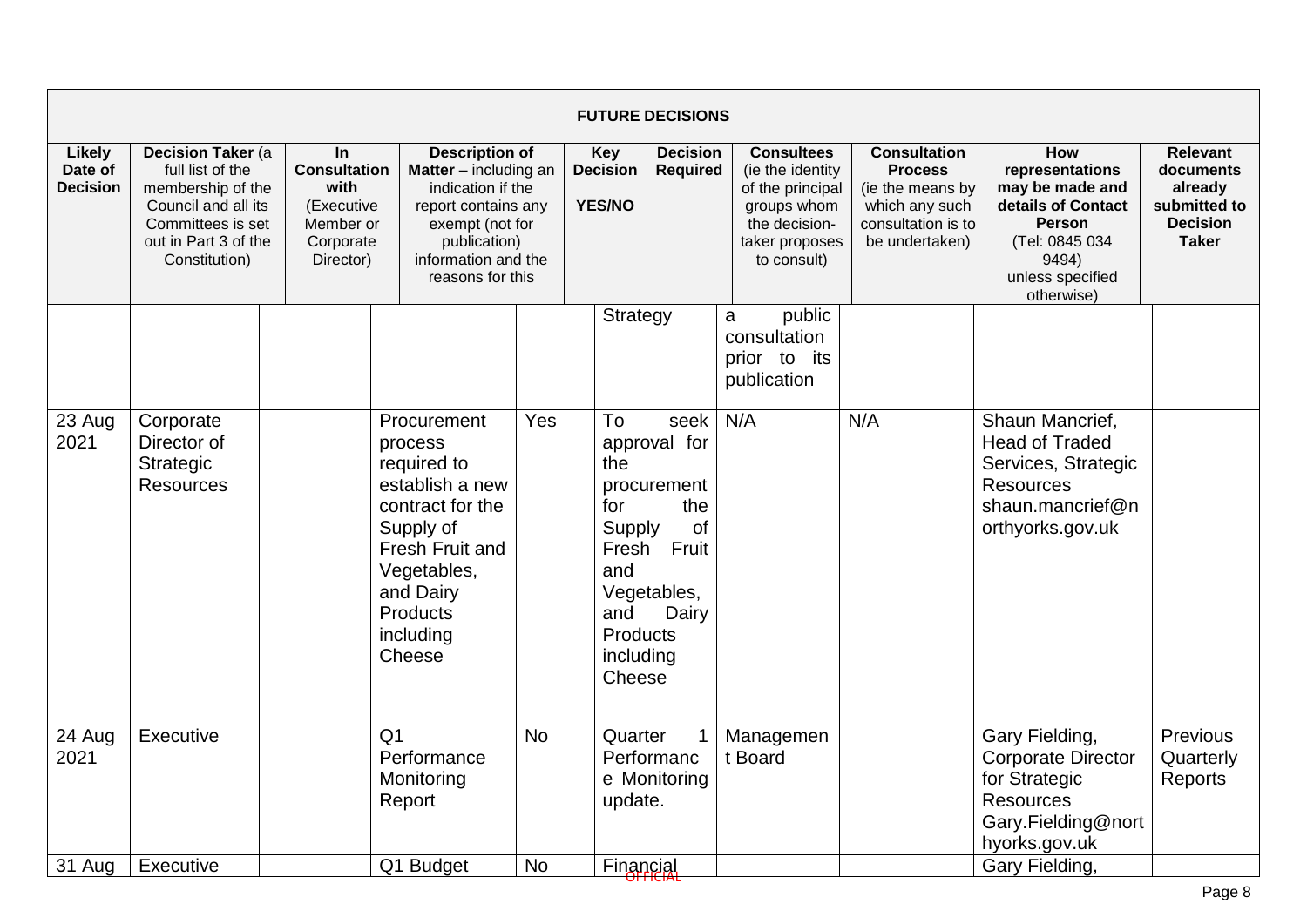|                                      |                                                                                                                                                         |                                                                                               |                                                                                                                                                                                   |     |                                                                                                              | <b>FUTURE DECISIONS</b>                                                   |                                                                                                                            |                                                                                                                     |                                                                                                                                                      |                                                                                     |
|--------------------------------------|---------------------------------------------------------------------------------------------------------------------------------------------------------|-----------------------------------------------------------------------------------------------|-----------------------------------------------------------------------------------------------------------------------------------------------------------------------------------|-----|--------------------------------------------------------------------------------------------------------------|---------------------------------------------------------------------------|----------------------------------------------------------------------------------------------------------------------------|---------------------------------------------------------------------------------------------------------------------|------------------------------------------------------------------------------------------------------------------------------------------------------|-------------------------------------------------------------------------------------|
| Likely<br>Date of<br><b>Decision</b> | <b>Decision Taker (a)</b><br>full list of the<br>membership of the<br>Council and all its<br>Committees is set<br>out in Part 3 of the<br>Constitution) | <b>In</b><br><b>Consultation</b><br>with<br>(Executive<br>Member or<br>Corporate<br>Director) | <b>Description of</b><br><b>Matter</b> $-$ including an<br>indication if the<br>report contains any<br>exempt (not for<br>publication)<br>information and the<br>reasons for this |     | <b>Key</b><br><b>Decision</b><br>YES/NO                                                                      | <b>Decision</b><br>Required                                               | <b>Consultees</b><br>(ie the identity<br>of the principal<br>groups whom<br>the decision-<br>taker proposes<br>to consult) | <b>Consultation</b><br><b>Process</b><br>(ie the means by<br>which any such<br>consultation is to<br>be undertaken) | <b>How</b><br>representations<br>may be made and<br>details of Contact<br><b>Person</b><br>(Tel: 0845 034<br>9494)<br>unless specified<br>otherwise) | Relevant<br>documents<br>already<br>submitted to<br><b>Decision</b><br><b>Taker</b> |
| 2021                                 |                                                                                                                                                         |                                                                                               | Report                                                                                                                                                                            |     | report<br>including:<br>Revenue<br>Plan;<br>Treasury<br>t<br>Prudential<br>Indicators.                       | Plan; Capital<br>Managemen<br>&                                           |                                                                                                                            |                                                                                                                     | <b>Corporate Director</b><br>for Strategic<br><b>Resources</b><br>gary.fielding@north<br>yorks.gov.uk                                                |                                                                                     |
| 31 Aug<br>2021                       | Executive                                                                                                                                               |                                                                                               | <b>Elective Home</b><br>Education<br>Policy<br><b>Statement</b>                                                                                                                   | Yes | To<br>Elective<br>Home<br>Education<br>policy<br>in line<br>the<br>Elective<br>Home<br>Education<br>pathway. | update<br>and approve<br>the existing<br>and<br>procedures<br>with<br>new | <b>Not</b><br>applicable                                                                                                   | <b>Not</b><br>applicable                                                                                            | Marion Sadler,<br><b>Business Support</b><br>Manager/Leadershi<br>p Support (CYPS)<br>sarah.fawcett@nort<br>hyorks.gov.uk                            |                                                                                     |
| 31 Aug                               | Executive                                                                                                                                               |                                                                                               | <b>Healthy Child</b>                                                                                                                                                              | Yes |                                                                                                              | To <sub>orr</sub> equest                                                  | <b>North</b>                                                                                                               | Published via                                                                                                       | Victoria Ononeze,                                                                                                                                    |                                                                                     |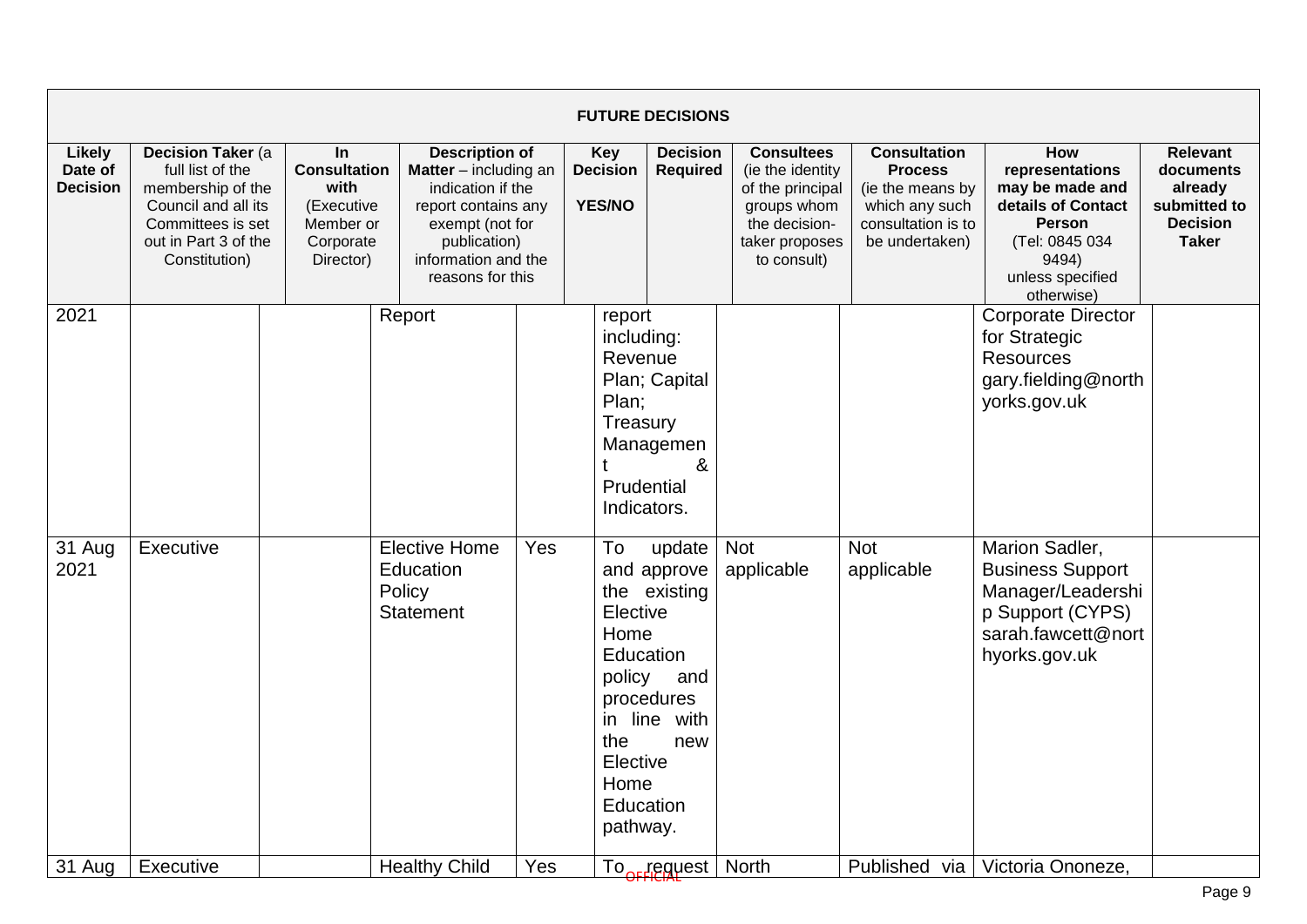|                                      |                                                                                                                                                 |                                                                                               |                                                                           |                                                                                                                                                                                                     |                                                                                                                                                      | <b>FUTURE DECISIONS</b>                                                                                                            |                                                                                                                                                                   |                                                                                                                     |                                                                                                                                                                                        |                                                                                            |
|--------------------------------------|-------------------------------------------------------------------------------------------------------------------------------------------------|-----------------------------------------------------------------------------------------------|---------------------------------------------------------------------------|-----------------------------------------------------------------------------------------------------------------------------------------------------------------------------------------------------|------------------------------------------------------------------------------------------------------------------------------------------------------|------------------------------------------------------------------------------------------------------------------------------------|-------------------------------------------------------------------------------------------------------------------------------------------------------------------|---------------------------------------------------------------------------------------------------------------------|----------------------------------------------------------------------------------------------------------------------------------------------------------------------------------------|--------------------------------------------------------------------------------------------|
| Likely<br>Date of<br><b>Decision</b> | Decision Taker (a<br>full list of the<br>membership of the<br>Council and all its<br>Committees is set<br>out in Part 3 of the<br>Constitution) | <b>In</b><br><b>Consultation</b><br>with<br>(Executive<br>Member or<br>Corporate<br>Director) | publication)                                                              | <b>Description of</b><br>Key<br><b>Decision</b><br>Matter - including an<br>indication if the<br><b>YES/NO</b><br>report contains any<br>exempt (not for<br>information and the<br>reasons for this |                                                                                                                                                      |                                                                                                                                    | <b>Decision</b><br><b>Consultees</b><br><b>Required</b><br>(ie the identity)<br>of the principal<br>groups whom<br>the decision-<br>taker proposes<br>to consult) | <b>Consultation</b><br><b>Process</b><br>(ie the means by<br>which any such<br>consultation is to<br>be undertaken) | How<br>representations<br>may be made and<br>details of Contact<br><b>Person</b><br>(Tel: 0845 034<br>9494)<br>unless specified<br>otherwise)                                          | <b>Relevant</b><br>documents<br>already<br>submitted to<br><b>Decision</b><br><b>Taker</b> |
| 2021                                 |                                                                                                                                                 |                                                                                               | Programme -<br>Emotional<br>Health and<br>Wellbeing                       |                                                                                                                                                                                                     | approval<br>the<br>Emotional<br>Wellbeing<br>75<br>decision<br>consult<br>the<br>and<br>the<br>Section<br>with<br>Yorkshire<br>Clinical<br>ing Group | of<br>Health and<br>draft section<br>and<br>a<br>to<br><b>on</b><br>content<br>use of<br>draft<br>75<br><b>North</b><br>Commission | Yorkshire<br>Clinical<br>Commission<br>ing Group                                                                                                                  | Council's<br>the<br>website                                                                                         | <b>Public Health</b><br>Consultant,<br>Michael Rudd,<br>Head of Housing<br>Marketing<br>Development<br>(Commissioning),<br><b>Health and Adult</b><br><b>Services</b><br>01609 535347, |                                                                                            |
| 31 Aug<br>2021                       | Executive                                                                                                                                       |                                                                                               | Development<br>of Adult Social<br><b>Care Provider</b><br><b>Services</b> | Yes                                                                                                                                                                                                 | To<br>the<br>proposed<br>of<br>social<br>provider                                                                                                    | inform<br>Executive of<br>developmen<br>adult<br>care                                                                              | Local<br>Stakeholder<br>${\sf S}$                                                                                                                                 | Meetings and<br>communicatio<br>ns                                                                                  | Michael Rudd,<br>Head of Housing<br>Marketing<br>Development<br>(Commissioning),<br><b>Health and Adult</b><br><b>Services</b><br>01609 535347                                         |                                                                                            |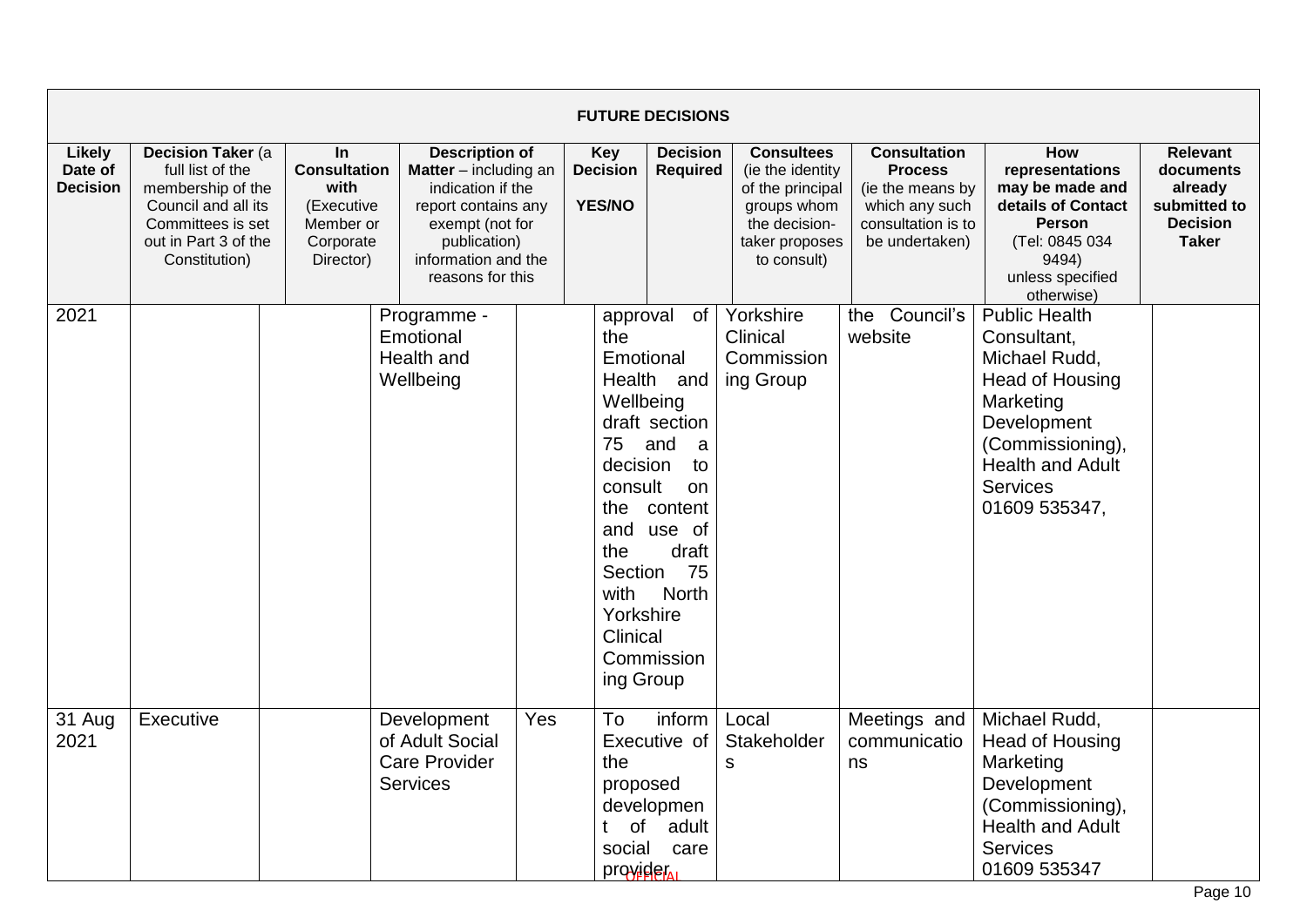|                                      |                                                                                                                                                 |                                                                                               |                                                                                                                                                                          |     |                                                                                                               | <b>FUTURE DECISIONS</b>                                                                                                                               |                                                                                                                            |   |                                                                                                                     |                                                                                                                                               |                                                                                            |
|--------------------------------------|-------------------------------------------------------------------------------------------------------------------------------------------------|-----------------------------------------------------------------------------------------------|--------------------------------------------------------------------------------------------------------------------------------------------------------------------------|-----|---------------------------------------------------------------------------------------------------------------|-------------------------------------------------------------------------------------------------------------------------------------------------------|----------------------------------------------------------------------------------------------------------------------------|---|---------------------------------------------------------------------------------------------------------------------|-----------------------------------------------------------------------------------------------------------------------------------------------|--------------------------------------------------------------------------------------------|
| Likely<br>Date of<br><b>Decision</b> | Decision Taker (a<br>full list of the<br>membership of the<br>Council and all its<br>Committees is set<br>out in Part 3 of the<br>Constitution) | <b>In</b><br><b>Consultation</b><br>with<br>(Executive<br>Member or<br>Corporate<br>Director) | <b>Description of</b><br>Matter - including an<br>indication if the<br>report contains any<br>exempt (not for<br>publication)<br>information and the<br>reasons for this |     | <b>Key</b><br><b>Decision</b><br><b>YES/NO</b>                                                                | <b>Decision</b><br><b>Required</b>                                                                                                                    | <b>Consultees</b><br>(ie the identity<br>of the principal<br>groups whom<br>the decision-<br>taker proposes<br>to consult) |   | <b>Consultation</b><br><b>Process</b><br>(ie the means by<br>which any such<br>consultation is to<br>be undertaken) | How<br>representations<br>may be made and<br>details of Contact<br><b>Person</b><br>(Tel: 0845 034<br>9494)<br>unless specified<br>otherwise) | <b>Relevant</b><br>documents<br>already<br>submitted to<br><b>Decision</b><br><b>Taker</b> |
|                                      |                                                                                                                                                 |                                                                                               |                                                                                                                                                                          |     | services.                                                                                                     |                                                                                                                                                       |                                                                                                                            |   |                                                                                                                     |                                                                                                                                               |                                                                                            |
| 31 Aug<br>2021                       | Executive                                                                                                                                       |                                                                                               | Community<br><b>Renewal Fund</b><br>- Notice of<br>decision by<br><b>MHCLG</b>                                                                                           | Yes | To<br><b>of</b><br>from<br>Ministry<br>Housing,<br>(MHCLG)<br>with<br>party<br>recipients<br>to<br>identified | agree<br>acceptance<br>funding<br>of<br>Communitie<br>s and Local<br>Government<br>and to enter<br>into funding<br>agreements<br>third<br>grant<br>be | Legal<br>Financial<br>services                                                                                             | & | Internal<br>consultation<br>with<br>appropriate<br>officers                                                         | Mark Kibblewhite,<br><b>Senior Policy</b><br>Officer, Economic<br>Growth<br>mark.kibblewhite@<br>northyorks.gov.uk                            | Communit<br>y Renewal<br>Fund -<br>Notice of<br>decision<br>by<br><b>MHCLG</b>             |
| 1 Sep<br>2021                        | Assistant<br><b>Director</b><br>Strategic<br><b>Resources</b>                                                                                   |                                                                                               | Contract<br><b>Extensions or</b><br>new<br>Framework<br>Contracts for                                                                                                    | Yes | To<br>the<br><b>Facilities</b>                                                                                | extend<br>Hard<br>Managemen<br>Services                                                                                                               | Relevant<br><b>Officers</b><br>internal                                                                                    |   | $N/A$ .                                                                                                             | <b>Howard Emmett</b><br>howard.emmett@n<br>orthyorks.gov.uk                                                                                   |                                                                                            |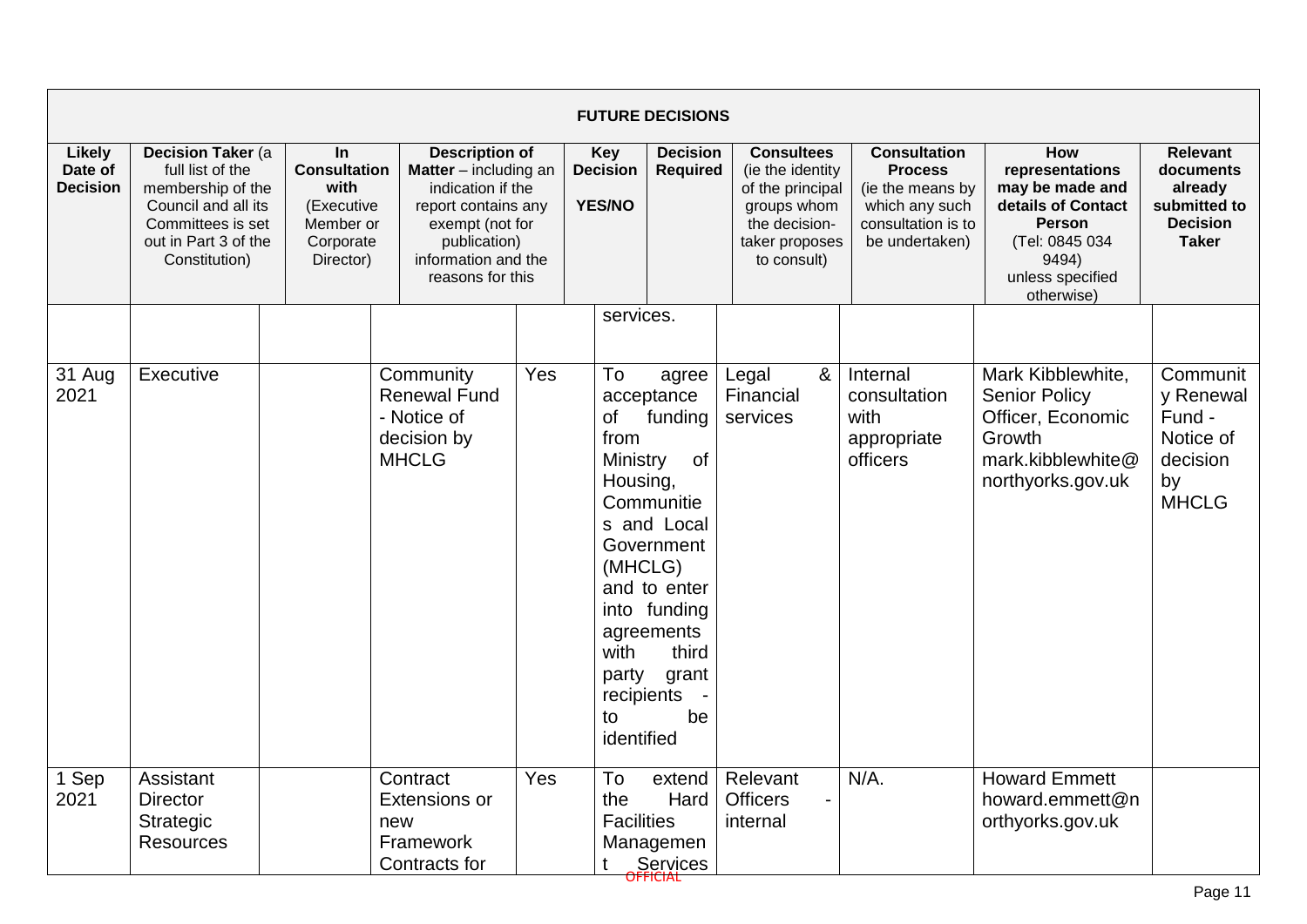|                                             |                                                                                                                                                 |                                                                                                                                     |                                                                                                                                                                                   |     |                                                                               | <b>FUTURE DECISIONS</b>                                                                                    |                                                                                                                            |                                                                                                                                                                          |                                                                                                                                                                                     |                                                                                            |
|---------------------------------------------|-------------------------------------------------------------------------------------------------------------------------------------------------|-------------------------------------------------------------------------------------------------------------------------------------|-----------------------------------------------------------------------------------------------------------------------------------------------------------------------------------|-----|-------------------------------------------------------------------------------|------------------------------------------------------------------------------------------------------------|----------------------------------------------------------------------------------------------------------------------------|--------------------------------------------------------------------------------------------------------------------------------------------------------------------------|-------------------------------------------------------------------------------------------------------------------------------------------------------------------------------------|--------------------------------------------------------------------------------------------|
| <b>Likely</b><br>Date of<br><b>Decision</b> | Decision Taker (a<br>full list of the<br>membership of the<br>Council and all its<br>Committees is set<br>out in Part 3 of the<br>Constitution) | <b>In</b><br><b>Consultation</b><br>with<br>(Executive<br>Member or<br>Corporate<br>Director)                                       | <b>Description of</b><br><b>Matter</b> $-$ including an<br>indication if the<br>report contains any<br>exempt (not for<br>publication)<br>information and the<br>reasons for this |     | <b>Key</b><br><b>Decision</b><br><b>Decision</b><br>Required<br>YES/NO        |                                                                                                            | <b>Consultees</b><br>(ie the identity<br>of the principal<br>groups whom<br>the decision-<br>taker proposes<br>to consult) | <b>Consultation</b><br><b>Process</b><br>(ie the means by<br>which any such<br>consultation is to<br>be undertaken)                                                      | How<br>representations<br>may be made and<br>details of Contact<br><b>Person</b><br>(Tel: 0845 034<br>9494)<br>unless specified<br>otherwise)                                       | <b>Relevant</b><br>documents<br>already<br>submitted to<br><b>Decision</b><br><b>Taker</b> |
|                                             |                                                                                                                                                 |                                                                                                                                     | the provision of<br><b>Property Hard</b><br><b>Facilities</b><br>Management<br><b>Services</b>                                                                                    |     | per<br>option<br>extend<br>clauses<br>within<br>establish<br>new<br>Contracts | Contracts as<br>the<br>to<br>the<br>Contracts or<br>undertake a<br>procurement<br>exercise to<br>Framework |                                                                                                                            |                                                                                                                                                                          |                                                                                                                                                                                     |                                                                                            |
| 10 Sep<br>2021                              | Corporate<br>Director of<br>Health and<br>Adult<br><b>Services</b>                                                                              | Executive<br>Member<br>for Adult<br>Social<br>Care &<br><b>Health</b><br>Integration,<br>incl Health<br>&<br>Wellbeing<br>Board and | Procurement of<br>an intermediate<br>pilot for short<br>term care beds                                                                                                            | Yes | To<br>the<br><b>of</b><br>Pilot,<br>intended<br>launch<br>October<br>2021.    | approve<br>procurement<br>an<br>Intermediate<br>to<br>in<br>OFFICIAL                                       | N/A                                                                                                                        | <b>No</b><br>formal<br>consultation<br>will<br>be<br>undertaken,<br>but<br>an<br>engagement<br>process<br>will<br>be carried out<br>via a survey<br>and meetings<br>with | Abigail Barron,<br>Head of<br>Countywisde<br>Commissioning,<br><b>Health and Adult</b><br>Services, Craig<br>Rowbotham,<br>Service<br>Development<br>Project Manager,<br><b>HAS</b> |                                                                                            |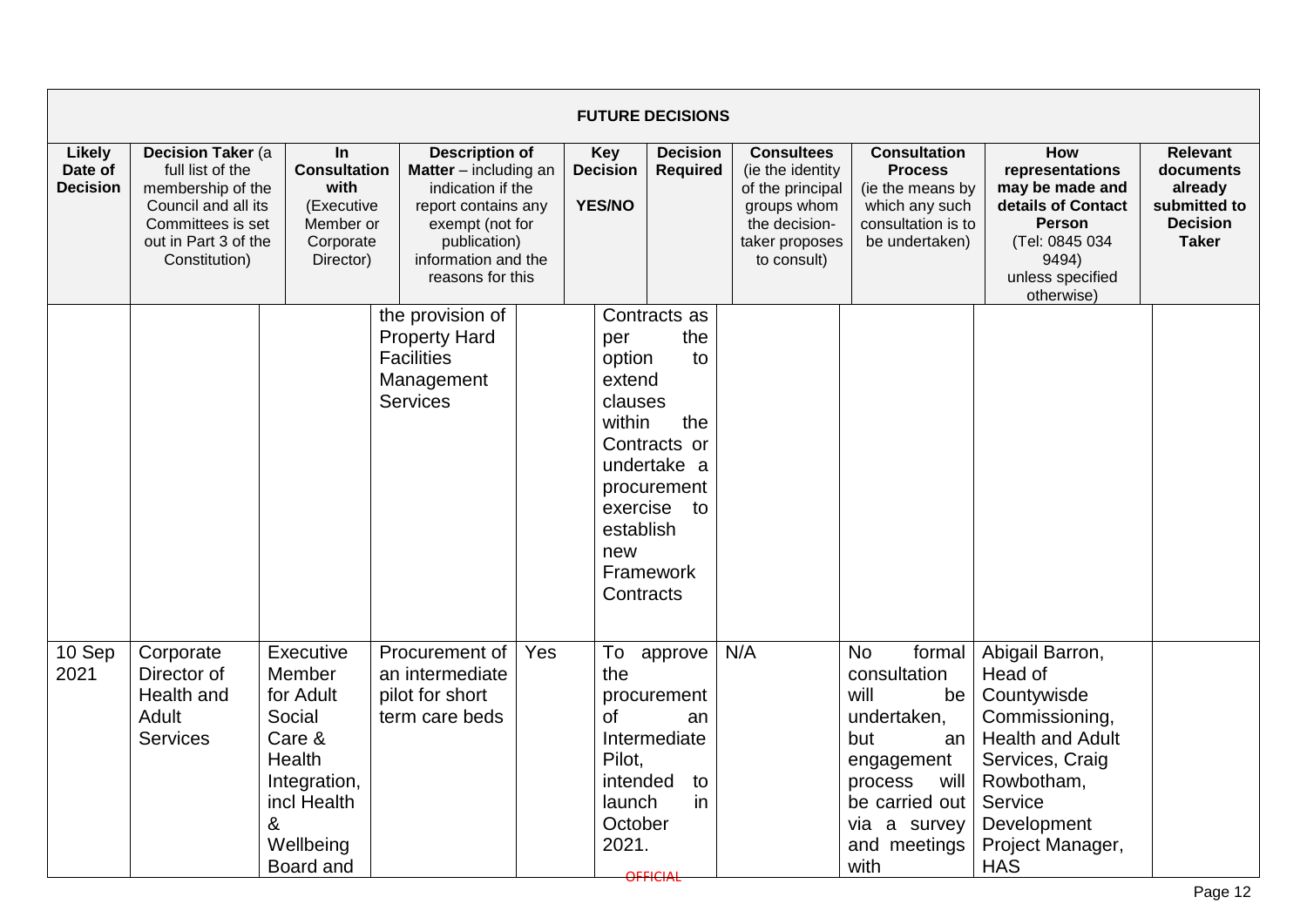|                                      |                                                                                                                                                         |                                                                                                                                                                              |                                                                                                                                                                                   |     |                                            | <b>FUTURE DECISIONS</b>                                                      |                                                                                                                            |                                                                                                                     |                                                                                                                                               |                                                                                                                                      |
|--------------------------------------|---------------------------------------------------------------------------------------------------------------------------------------------------------|------------------------------------------------------------------------------------------------------------------------------------------------------------------------------|-----------------------------------------------------------------------------------------------------------------------------------------------------------------------------------|-----|--------------------------------------------|------------------------------------------------------------------------------|----------------------------------------------------------------------------------------------------------------------------|---------------------------------------------------------------------------------------------------------------------|-----------------------------------------------------------------------------------------------------------------------------------------------|--------------------------------------------------------------------------------------------------------------------------------------|
| Likely<br>Date of<br><b>Decision</b> | <b>Decision Taker (a)</b><br>full list of the<br>membership of the<br>Council and all its<br>Committees is set<br>out in Part 3 of the<br>Constitution) | In<br><b>Consultation</b><br>with<br>(Executive<br>Member or<br>Corporate<br>Director)                                                                                       | <b>Description of</b><br><b>Matter</b> $-$ including an<br>indication if the<br>report contains any<br>exempt (not for<br>publication)<br>information and the<br>reasons for this |     |                                            | <b>Decision</b><br><b>Required</b>                                           | <b>Consultees</b><br>(ie the identity<br>of the principal<br>groups whom<br>the decision-<br>taker proposes<br>to consult) | <b>Consultation</b><br><b>Process</b><br>(ie the means by<br>which any such<br>consultation is to<br>be undertaken) | How<br>representations<br>may be made and<br>details of Contact<br><b>Person</b><br>(Tel: 0845 034<br>9494)<br>unless specified<br>otherwise) | <b>Relevant</b><br>documents<br>already<br>submitted to<br><b>Decision</b><br><b>Taker</b>                                           |
|                                      |                                                                                                                                                         | Extra Care,<br>Executive<br>Member<br>for Public<br>Health,<br>Prevention<br>and<br>Supported<br>Housing,<br>including<br>Sustainabil<br>ity and<br>Transform<br>ation Plans |                                                                                                                                                                                   |     |                                            |                                                                              |                                                                                                                            | interested<br>parties                                                                                               | 01609 532406 /<br>07966262891,                                                                                                                |                                                                                                                                      |
| 13 Sep<br>2021                       | Corporate<br>Director of<br>Children and<br>Young<br>People's<br><b>Services</b>                                                                        | Executive<br>Member<br>for<br>Education<br>and Skills,<br>including<br>early<br>years,<br>schools,<br>apprentice<br>ships, FE<br>colleges &                                  | The expansion<br>of Barlby<br>School<br>requires a<br>variation to the<br><b>PFI Contract</b><br>dated 30<br>March 2001<br>between NYCC<br>and the school<br>provider             | Yes | the<br>contract<br><b>Barlby</b><br>School | Approve the<br>terms of the<br>variation to<br>PFI<br>for<br><b>OFFICIAL</b> | Assistant<br>Chief<br>Executive<br>Legal<br>and<br>Democratic<br><b>Services</b>                                           | Meetings and<br>discussions                                                                                         | Andrew Dixon,<br><b>Strategic Planning</b><br>Manager,<br><b>Education &amp; Skills</b><br>andrew.dixon@nort<br>hyorks.gov.uk                 | The<br>expansion<br>of Barlby<br>School<br>requires a<br>variation<br>to the PFI<br>Contract<br>dated 30<br>March<br>2001<br>between |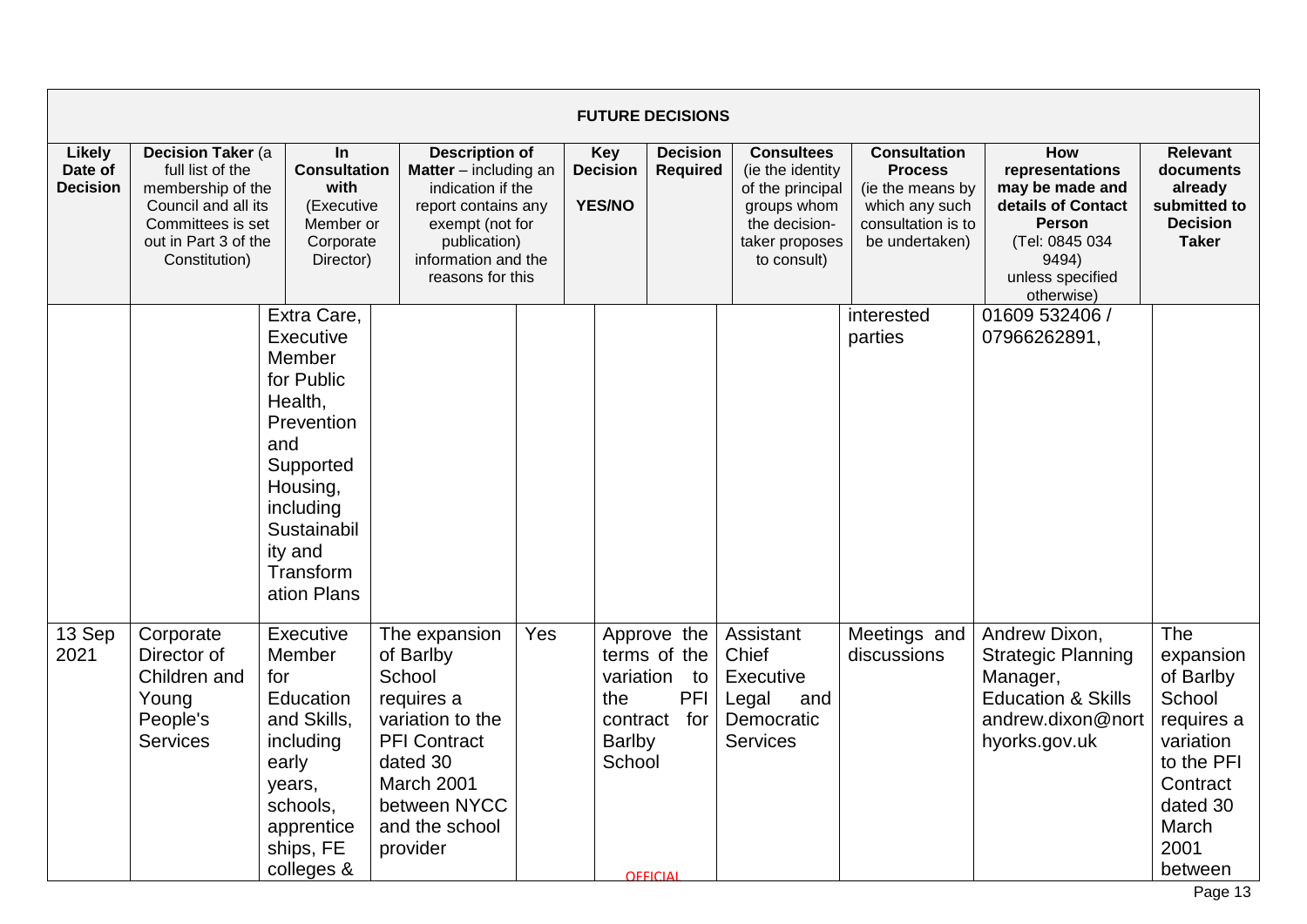|                                      |                                                                                                                                                 |                                                                                               |                                                                                                                                                                          |     |                                                                                              | <b>FUTURE DECISIONS</b>              |                                                                                                                                 |                                                                                                                                            |                                                                                                                                               |                                                                                            |
|--------------------------------------|-------------------------------------------------------------------------------------------------------------------------------------------------|-----------------------------------------------------------------------------------------------|--------------------------------------------------------------------------------------------------------------------------------------------------------------------------|-----|----------------------------------------------------------------------------------------------|--------------------------------------|---------------------------------------------------------------------------------------------------------------------------------|--------------------------------------------------------------------------------------------------------------------------------------------|-----------------------------------------------------------------------------------------------------------------------------------------------|--------------------------------------------------------------------------------------------|
| Likely<br>Date of<br><b>Decision</b> | Decision Taker (a<br>full list of the<br>membership of the<br>Council and all its<br>Committees is set<br>out in Part 3 of the<br>Constitution) | <b>In</b><br><b>Consultation</b><br>with<br>(Executive<br>Member or<br>Corporate<br>Director) | <b>Description of</b><br>Matter - including an<br>indication if the<br>report contains any<br>exempt (not for<br>publication)<br>information and the<br>reasons for this |     | <b>Key</b><br><b>Decision</b><br><b>YES/NO</b>                                               | <b>Decision</b><br><b>Required</b>   | <b>Consultees</b><br>(ie the identity<br>of the principal<br>groups whom<br>the decision-<br>taker proposes<br>to consult)      | <b>Consultation</b><br><b>Process</b><br>(ie the means by<br>which any such<br>consultation is to<br>be undertaken)                        | How<br>representations<br>may be made and<br>details of Contact<br><b>Person</b><br>(Tel: 0845 034<br>9494)<br>unless specified<br>otherwise) | <b>Relevant</b><br>documents<br>already<br>submitted to<br><b>Decision</b><br><b>Taker</b> |
|                                      |                                                                                                                                                 | UTC`s,<br>and<br>engageme<br>nt with the<br>skills<br>agenda of<br>the LEP                    |                                                                                                                                                                          |     |                                                                                              |                                      |                                                                                                                                 |                                                                                                                                            |                                                                                                                                               | NYCC and<br>the school<br>provider                                                         |
| 21 Sep<br>2021                       | Executive                                                                                                                                       |                                                                                               | Redeployment<br>of land to the<br>north and<br>south of<br>Crosshills<br>Lane, Selby                                                                                     | Yes | To<br>the<br>proposed<br>property                                                            | approve<br>redeployme<br>nt of the   | Executive<br>members<br>and<br>Managemen<br>t Board at<br>the informal<br>Executive<br>meeting<br>held on 8<br><b>June 2021</b> |                                                                                                                                            | Philip Cowan, Non-<br>Operational<br>Property Manager,<br><b>NYCC Property</b><br>Services<br>Philip.Cowan@nort<br>hyorks.gov.uk              |                                                                                            |
| 21 Sep<br>2021                       | Executive                                                                                                                                       |                                                                                               | Lowering the<br>age range of<br><b>Barrowcliff</b><br>Community<br><b>Primary School</b><br>to 2-11                                                                      | Yes | To<br>approval<br>publish<br>statutory<br>notices<br>lower<br>school<br>range<br>Barrowcliff | seek<br>to<br>to<br>the<br>age<br>of | School<br>community,<br>wider<br>community,<br>other<br>schools,<br>Early Years<br>providers.                                   | In May 2021<br>the Governing<br><b>Body</b><br>of<br><b>Barrowcliff</b><br>CP<br>School<br>consulted the<br>local<br>community on<br>their | Matt George,<br><b>Strategic Planning</b><br>Officer, CYPS<br>matt.george@north<br>yorks.gov.uk                                               |                                                                                            |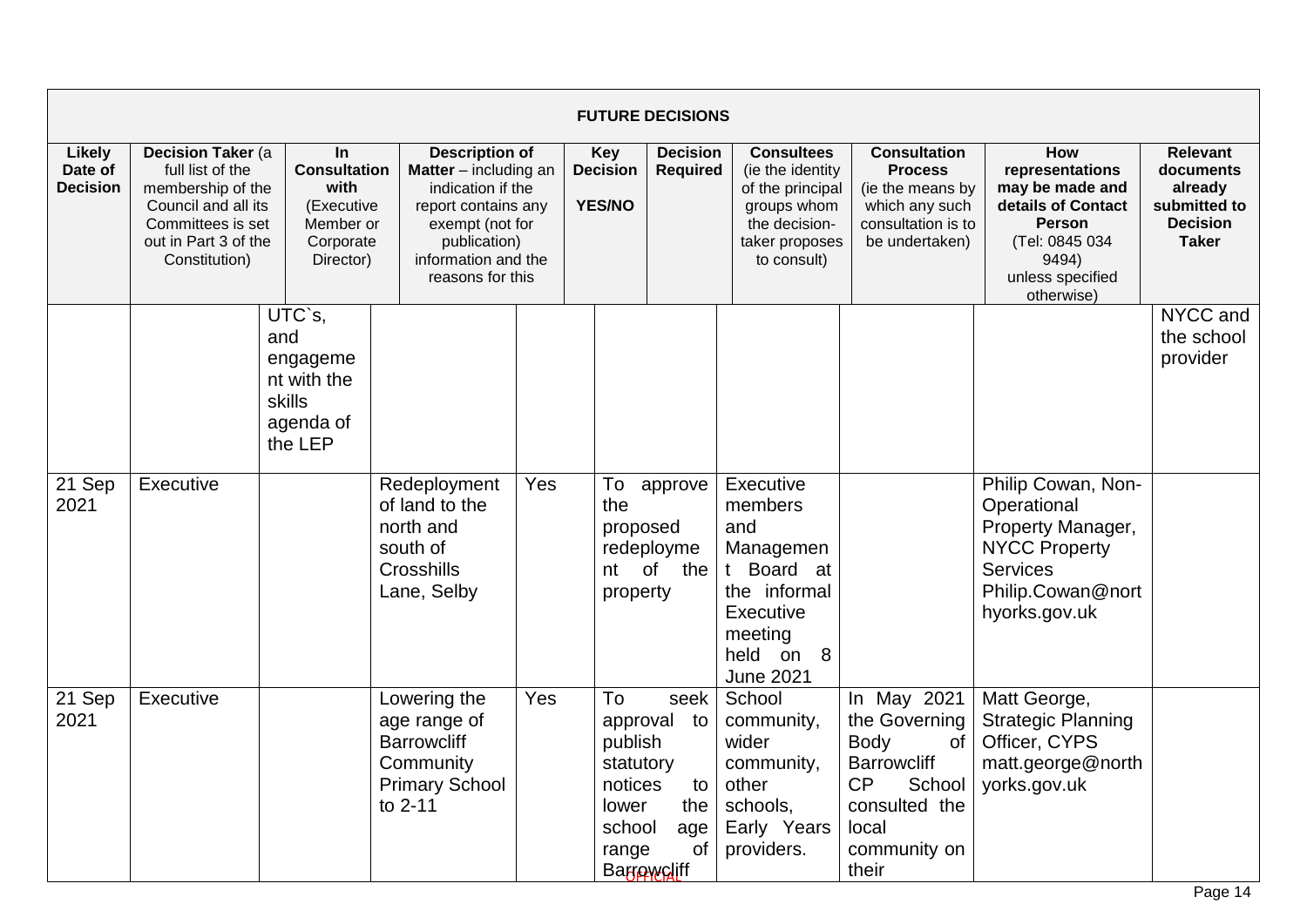|                                             |                                                                                                                                                 |                                                                                        |                                                                                                                                                                                   |     |                                                | <b>FUTURE DECISIONS</b>                                     |                                                                                                                                         |                                                                                                                                         |                                                                                                                                               |                                                                                            |
|---------------------------------------------|-------------------------------------------------------------------------------------------------------------------------------------------------|----------------------------------------------------------------------------------------|-----------------------------------------------------------------------------------------------------------------------------------------------------------------------------------|-----|------------------------------------------------|-------------------------------------------------------------|-----------------------------------------------------------------------------------------------------------------------------------------|-----------------------------------------------------------------------------------------------------------------------------------------|-----------------------------------------------------------------------------------------------------------------------------------------------|--------------------------------------------------------------------------------------------|
| <b>Likely</b><br>Date of<br><b>Decision</b> | Decision Taker (a<br>full list of the<br>membership of the<br>Council and all its<br>Committees is set<br>out in Part 3 of the<br>Constitution) | In<br><b>Consultation</b><br>with<br>(Executive<br>Member or<br>Corporate<br>Director) | <b>Description of</b><br><b>Matter</b> $-$ including an<br>indication if the<br>report contains any<br>exempt (not for<br>publication)<br>information and the<br>reasons for this |     | <b>Key</b><br><b>Decision</b><br><b>YES/NO</b> | <b>Decision</b><br>Required                                 | <b>Consultees</b><br>(ie the identity<br>of the principal<br>groups whom<br>the decision-<br>taker proposes<br>to consult)              | <b>Consultation</b><br><b>Process</b><br>(ie the means by<br>which any such<br>consultation is to<br>be undertaken)                     | How<br>representations<br>may be made and<br>details of Contact<br><b>Person</b><br>(Tel: 0845 034<br>9494)<br>unless specified<br>otherwise) | <b>Relevant</b><br>documents<br>already<br>submitted to<br><b>Decision</b><br><b>Taker</b> |
|                                             |                                                                                                                                                 |                                                                                        |                                                                                                                                                                                   |     | Primary<br>January<br>2022                     | Community<br>School from                                    |                                                                                                                                         | proposal.<br>lf<br>approved<br>statutory<br>notices would<br>be published<br>between 7th<br>September<br>5th<br>and<br>October<br>2021. |                                                                                                                                               |                                                                                            |
| 21 Sep<br>2021                              | Executive                                                                                                                                       |                                                                                        | <b>York and North</b><br><b>Yorkshire Road</b><br>Safety<br>Partnership<br>Strategy 2021-<br>26                                                                                   | Yes | <b>Seek</b><br>approval<br>adopt<br>strategy   | to<br>the                                                   | Executive<br><b>Members</b><br>and<br>Managemen<br>t Board at<br>the informal<br>Executive<br>meeting<br>held on 22<br><b>June 2021</b> | N/a                                                                                                                                     | <b>Fiona Ancell</b><br>fiona.ancell@north<br>yorks.gov.uk                                                                                     |                                                                                            |
| 21 Sep<br>2021                              | Executive<br>Member for<br>Education<br>and Skills,<br>including<br>early years,                                                                |                                                                                        | Residential<br>provision for<br>children and<br>young people<br>with SEND                                                                                                         | Yes | public<br>on<br>proposals                      | Approval for<br>consultation<br>for <sub>OFFICIAL</sub> the | Families<br>0f<br>children and<br>young<br>people with<br>SEND;<br>children and                                                         | Virtual<br>meetings,<br>webinars,<br>surveys.                                                                                           | Marion Sadler,<br><b>Business Support</b><br>Manager/Leadershi<br>p Support (CYPS)<br>chris.reynolds@nor<br>thyorks.gov.uk                    |                                                                                            |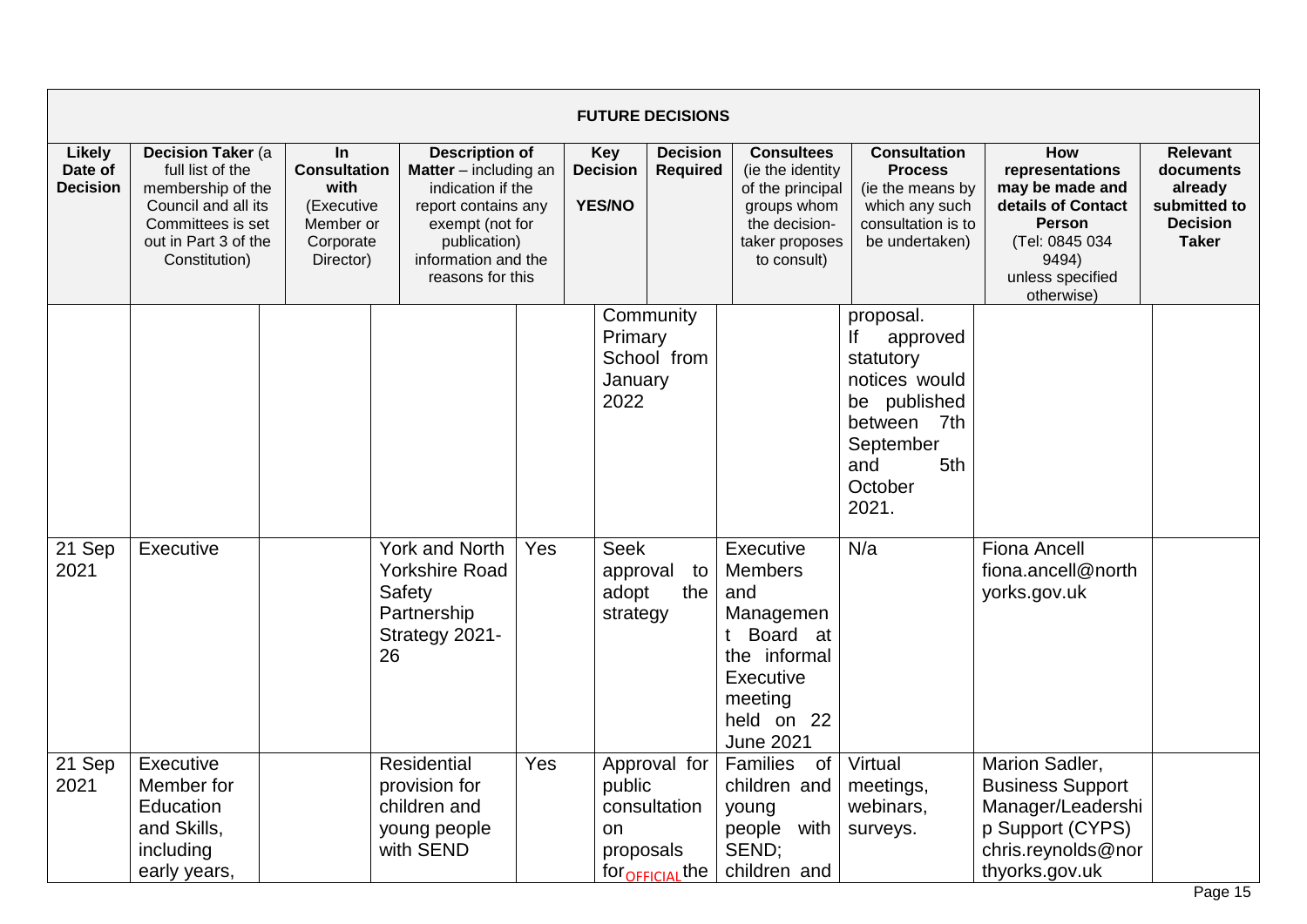|                                             |                                                                                                                                                 |                                                                                                    |                                                                                                                                                                                       |                                                |                                 | <b>FUTURE DECISIONS</b>                                                                                                                           |                                                                                                                                                                        |                                                                                                                                                                         |                                                                                                                                                               |                                                                                            |
|---------------------------------------------|-------------------------------------------------------------------------------------------------------------------------------------------------|----------------------------------------------------------------------------------------------------|---------------------------------------------------------------------------------------------------------------------------------------------------------------------------------------|------------------------------------------------|---------------------------------|---------------------------------------------------------------------------------------------------------------------------------------------------|------------------------------------------------------------------------------------------------------------------------------------------------------------------------|-------------------------------------------------------------------------------------------------------------------------------------------------------------------------|---------------------------------------------------------------------------------------------------------------------------------------------------------------|--------------------------------------------------------------------------------------------|
| <b>Likely</b><br>Date of<br><b>Decision</b> | Decision Taker (a<br>full list of the<br>membership of the<br>Council and all its<br>Committees is set<br>out in Part 3 of the<br>Constitution) | In<br><b>Consultation</b><br>with<br>(Executive<br>Member or<br>Corporate<br>Director)             | <b>Description of</b><br>Matter - including an<br>indication if the<br>report contains any<br>exempt (not for<br>publication)<br>information and the<br>reasons for this              | <b>Key</b><br><b>Decision</b><br><b>YES/NO</b> |                                 | <b>Decision</b><br><b>Required</b>                                                                                                                | <b>Consultees</b><br>(ie the identity<br>of the principal<br>groups whom<br>the decision-<br>taker proposes<br>to consult)                                             | <b>Consultation</b><br><b>Process</b><br>(ie the means by<br>which any such<br>consultation is to<br>be undertaken)                                                     | How<br>representations<br>may be made and<br>details of Contact<br><b>Person</b><br>(Tel: 0845 034<br>9494)<br>unless specified<br>otherwise)                 | <b>Relevant</b><br>documents<br>already<br>submitted to<br><b>Decision</b><br><b>Taker</b> |
|                                             | schools,<br>apprenticeshi<br>ps, FE<br>colleges &<br>UTC`s, and<br>engagement<br>with the skills<br>agenda of<br>the LEP                        |                                                                                                    |                                                                                                                                                                                       |                                                | residential<br>young<br>Special | developmen<br>of<br>provision for<br>children and<br>people with<br>Educational<br>Needs and<br><b>Disabilities</b><br>at Welburn<br>Hall School. | young<br>people with<br>SEND;<br>Welburn<br>Hall<br>staff;<br><b>North</b><br>Yorkshire<br>Clinical<br>Commission<br>ing Groups                                        |                                                                                                                                                                         |                                                                                                                                                               |                                                                                            |
| 24 Sep<br>2021                              | Corporate<br>Director of<br><b>Business and</b><br>Environment<br>al Services                                                                   | Executive<br>Member<br>for Access,<br>Executive<br><b>Member</b><br>for Open to<br><b>Business</b> | Consideration<br>of whether to<br>end, amend,<br>continue or<br>make<br>permanent the<br>experimental<br>traffic<br>restrictions for<br><b>Whitby Swing</b><br>Bridge and<br>adjacent | Yes                                            | the<br>or                       | Whether or<br>not to make<br>experimenta<br>trial<br>permanent,<br>to change it<br>to<br>abandon it.<br>OFFICIAL                                  | Area<br>3<br><b>NYCC</b><br>Members.<br>Scarboroug<br>Borough<br>h -<br>Council.<br>Statutory<br>consultees,<br>as consulted<br>as a TRO.<br>Residents,<br>traders and | The Statutory<br>consultation<br>process<br>for<br>an<br>experimental<br>Traffic<br>Regulation<br>Order will be<br>followed, plus<br>other<br>any<br>legal<br>processes | Helen Watson,<br>Improvement<br>Manager,<br>Highways and<br>Transportation<br>area3.whitby@nort<br>hyorks.gov.uk /<br><b>Highways Area</b><br>office, Whitby. |                                                                                            |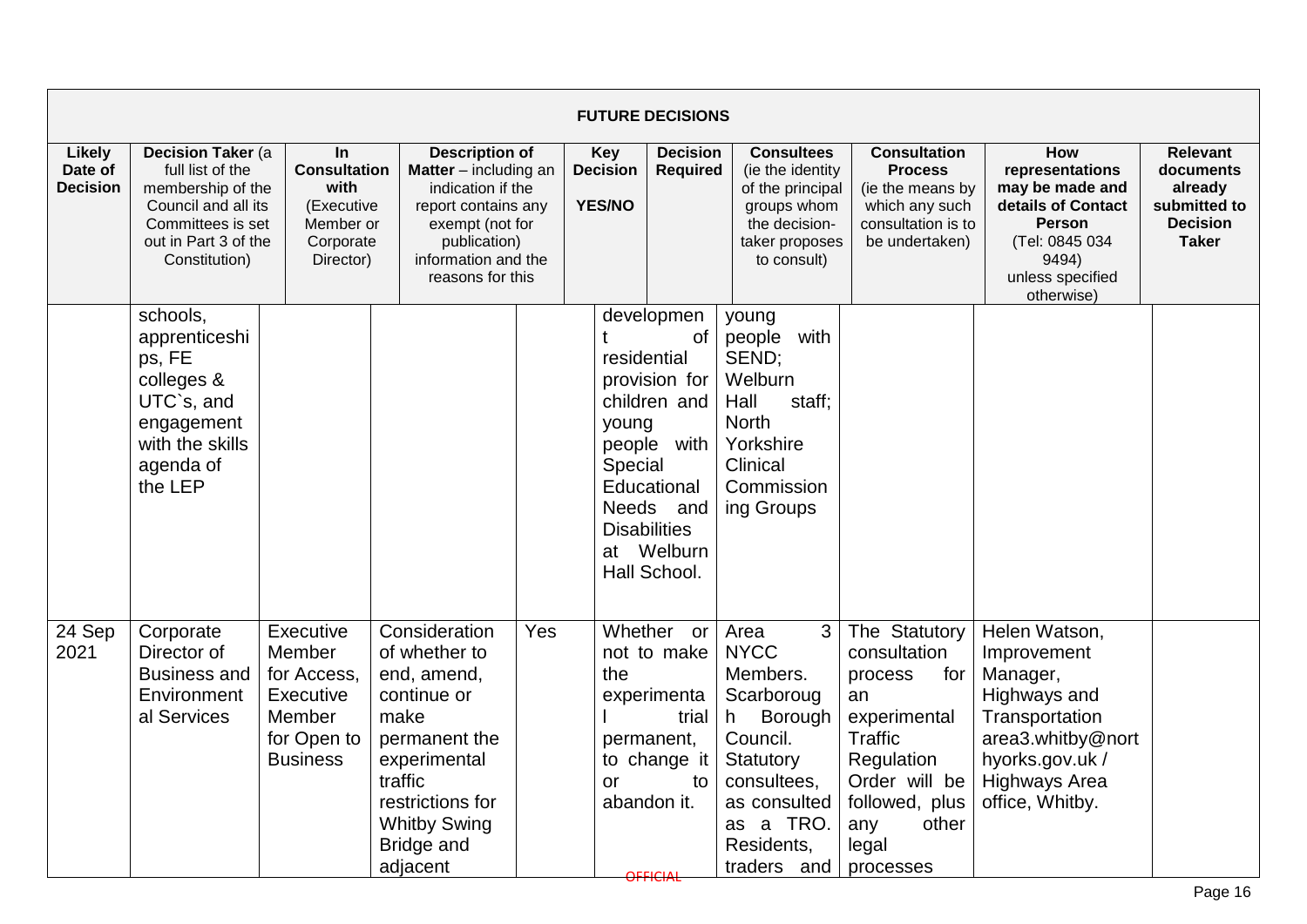|                                             |                                                                                                                                                 |                                                                                               |                                                                                                                                                                          |     |                                                | <b>FUTURE DECISIONS</b>                                     |                                                                                                                            |                                                                                                                                                                                                                                                                                      |                                                                                                                                               |                                                                                            |
|---------------------------------------------|-------------------------------------------------------------------------------------------------------------------------------------------------|-----------------------------------------------------------------------------------------------|--------------------------------------------------------------------------------------------------------------------------------------------------------------------------|-----|------------------------------------------------|-------------------------------------------------------------|----------------------------------------------------------------------------------------------------------------------------|--------------------------------------------------------------------------------------------------------------------------------------------------------------------------------------------------------------------------------------------------------------------------------------|-----------------------------------------------------------------------------------------------------------------------------------------------|--------------------------------------------------------------------------------------------|
| <b>Likely</b><br>Date of<br><b>Decision</b> | Decision Taker (a<br>full list of the<br>membership of the<br>Council and all its<br>Committees is set<br>out in Part 3 of the<br>Constitution) | <b>In</b><br><b>Consultation</b><br>with<br>(Executive<br>Member or<br>Corporate<br>Director) | <b>Description of</b><br>Matter - including an<br>indication if the<br>report contains any<br>exempt (not for<br>publication)<br>information and the<br>reasons for this |     | <b>Key</b><br><b>Decision</b><br><b>YES/NO</b> | <b>Decision</b><br><b>Required</b>                          | <b>Consultees</b><br>(ie the identity<br>of the principal<br>groups whom<br>the decision-<br>taker proposes<br>to consult) | <b>Consultation</b><br><b>Process</b><br>(ie the means by<br>which any such<br>consultation is to<br>be undertaken)                                                                                                                                                                  | How<br>representations<br>may be made and<br>details of Contact<br><b>Person</b><br>(Tel: 0845 034<br>9494)<br>unless specified<br>otherwise) | <b>Relevant</b><br>documents<br>already<br>submitted to<br><b>Decision</b><br><b>Taker</b> |
|                                             |                                                                                                                                                 |                                                                                               | streets                                                                                                                                                                  |     |                                                |                                                             | visitors<br>to<br>Whitby.<br>Major<br>businesses.                                                                          | required<br>(eg<br>legal process<br>implement<br>to<br>an<br>enforcement<br>regime for a<br>moving traffic<br>offence).<br>Signs will be<br>placed in the<br>vicinity of the<br>restrictions<br>during<br>the<br>consultation,<br>promoting<br>how<br>comments<br>be<br>may<br>made. |                                                                                                                                               |                                                                                            |
| 8 Oct<br>2021                               | Corporate<br>Director of<br>Health and<br><b>Adult</b><br><b>Services</b>                                                                       | Executive<br>Member<br>for Adult<br>Social<br>Care &<br>Health                                | Re-<br>procurement or<br>in-sourcing of<br><b>Shared Lives</b><br>Scheme                                                                                                 | Yes | To<br>the<br>Lives                             | seek<br>approval to<br>re-procure<br>or in-source<br>Shared | <b>No</b><br>formal<br>consultation.<br>An<br>engagement<br>process will<br>take<br>place                                  | N/A                                                                                                                                                                                                                                                                                  | Adam Gray,<br>Commissioning<br>Manager, Health<br>and Adult Services<br>01609 797276                                                          |                                                                                            |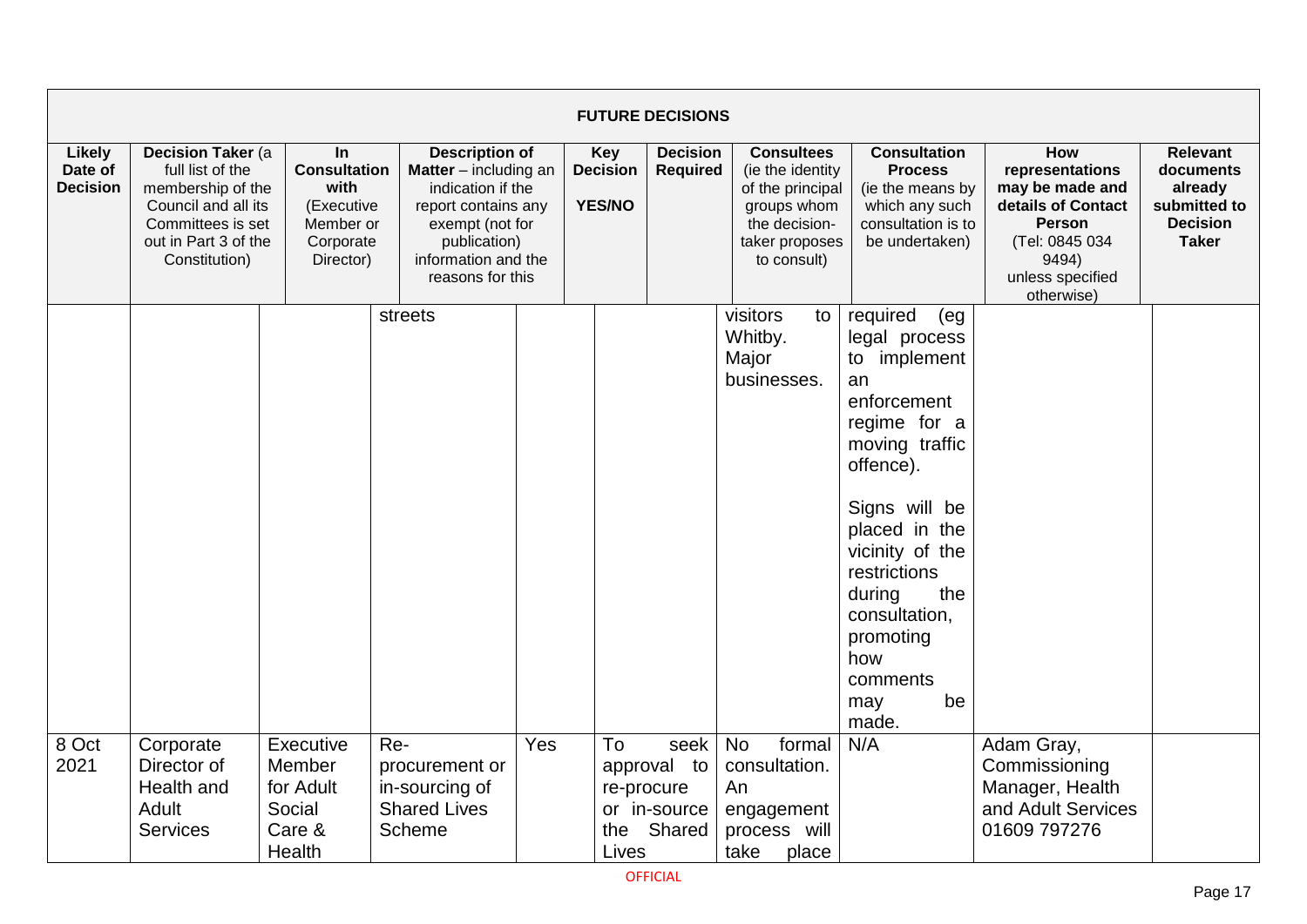|                                             |                                                                                                                                                                                                                                                                                                                                                                                                                                        |                                                                                                                                                                                                                                            |                                            |                                  |                                            | <b>FUTURE DECISIONS</b>                                                                                                    |                                                                                                                     |                                                                                                                                               |                                                                                            |  |
|---------------------------------------------|----------------------------------------------------------------------------------------------------------------------------------------------------------------------------------------------------------------------------------------------------------------------------------------------------------------------------------------------------------------------------------------------------------------------------------------|--------------------------------------------------------------------------------------------------------------------------------------------------------------------------------------------------------------------------------------------|--------------------------------------------|----------------------------------|--------------------------------------------|----------------------------------------------------------------------------------------------------------------------------|---------------------------------------------------------------------------------------------------------------------|-----------------------------------------------------------------------------------------------------------------------------------------------|--------------------------------------------------------------------------------------------|--|
| <b>Likely</b><br>Date of<br><b>Decision</b> | <b>Decision Taker (a)</b><br><b>Description of</b><br>In<br><b>Consultation</b><br>full list of the<br><b>Matter</b> $-$ including an<br>with<br>membership of the<br>indication if the<br>Council and all its<br>(Executive<br>report contains any<br>Committees is set<br>Member or<br>exempt (not for<br>out in Part 3 of the<br>Corporate<br>publication)<br>Constitution)<br>information and the<br>Director)<br>reasons for this |                                                                                                                                                                                                                                            |                                            | Key<br><b>Decision</b><br>YES/NO | <b>Decision</b><br><b>Required</b>         | <b>Consultees</b><br>(ie the identity<br>of the principal<br>groups whom<br>the decision-<br>taker proposes<br>to consult) | <b>Consultation</b><br><b>Process</b><br>(ie the means by<br>which any such<br>consultation is to<br>be undertaken) | <b>How</b><br>representations<br>may be made and<br>details of Contact<br>Person<br>(Tel: 0845 034<br>9494)<br>unless specified<br>otherwise) | <b>Relevant</b><br>documents<br>already<br>submitted to<br><b>Decision</b><br><b>Taker</b> |  |
| 12 Oct                                      | Executive                                                                                                                                                                                                                                                                                                                                                                                                                              | Integration,<br>incl Health<br>&<br>Wellbeing<br>Board and<br>Extra Care,<br>Executive<br>Member<br>for Public<br>Health,<br>Prevention<br>and<br>Supported<br>Housing,<br>including<br>Sustainabil<br>ity and<br>Transform<br>ation Plans | Adoption of                                | Yes                              | Scheme<br>To                               | approve                                                                                                                    | with<br>interested<br>parties.                                                                                      |                                                                                                                                               | <b>Rachel Pillar</b>                                                                       |  |
| 2021                                        |                                                                                                                                                                                                                                                                                                                                                                                                                                        |                                                                                                                                                                                                                                            | Minerals and<br><b>Waste Joint</b><br>Plan |                                  | of<br><b>Minerals</b><br>and<br>Joint Plan | the adoption<br>the<br>Waste<br><b>OFFICIAL</b>                                                                            |                                                                                                                     |                                                                                                                                               | rachel.pillar@north<br>yorks.gov.uk                                                        |  |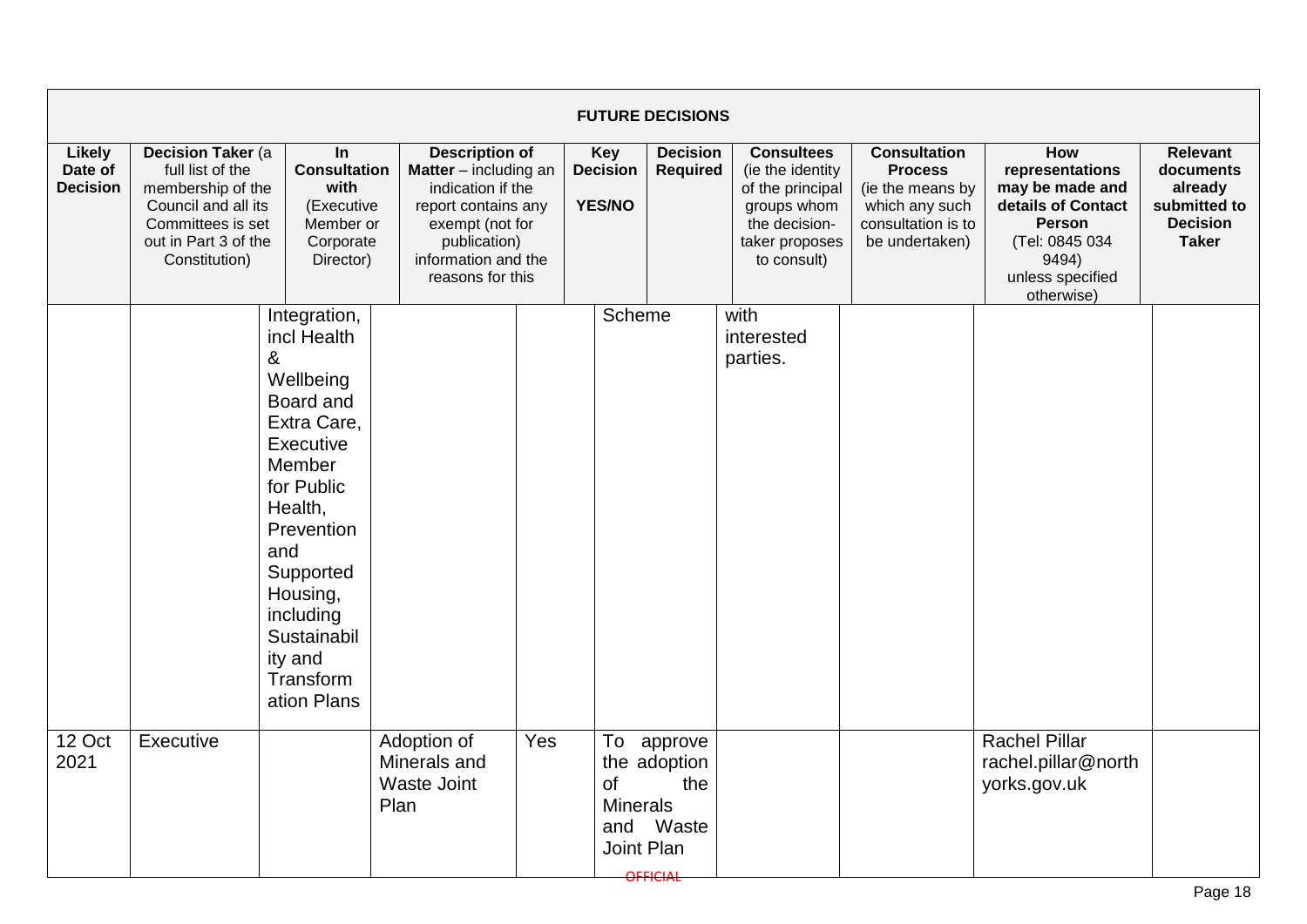|                                      |                                                                                                                                                 |                                                                                               |                                                                                                                                                                                   |     |                                                                                                                                          | <b>FUTURE DECISIONS</b>                                              |                                                                                                                             |                                                                                                                     |                                                                                                                                               |                                                                                            |
|--------------------------------------|-------------------------------------------------------------------------------------------------------------------------------------------------|-----------------------------------------------------------------------------------------------|-----------------------------------------------------------------------------------------------------------------------------------------------------------------------------------|-----|------------------------------------------------------------------------------------------------------------------------------------------|----------------------------------------------------------------------|-----------------------------------------------------------------------------------------------------------------------------|---------------------------------------------------------------------------------------------------------------------|-----------------------------------------------------------------------------------------------------------------------------------------------|--------------------------------------------------------------------------------------------|
| Likely<br>Date of<br><b>Decision</b> | Decision Taker (a<br>full list of the<br>membership of the<br>Council and all its<br>Committees is set<br>out in Part 3 of the<br>Constitution) | <b>In</b><br><b>Consultation</b><br>with<br>(Executive<br>Member or<br>Corporate<br>Director) | <b>Description of</b><br><b>Matter</b> $-$ including an<br>indication if the<br>report contains any<br>exempt (not for<br>publication)<br>information and the<br>reasons for this |     | Key<br><b>Decision</b><br><b>YES/NO</b>                                                                                                  | <b>Decision</b><br><b>Required</b>                                   | <b>Consultees</b><br>(ie the identity)<br>of the principal<br>groups whom<br>the decision-<br>taker proposes<br>to consult) | <b>Consultation</b><br><b>Process</b><br>(ie the means by<br>which any such<br>consultation is to<br>be undertaken) | How<br>representations<br>may be made and<br>details of Contact<br><b>Person</b><br>(Tel: 0845 034<br>9494)<br>unless specified<br>otherwise) | <b>Relevant</b><br>documents<br>already<br>submitted to<br><b>Decision</b><br><b>Taker</b> |
| 12 Oct<br>2021                       | Executive                                                                                                                                       |                                                                                               | Consideration<br>of revisions to<br>the Council's<br>Property<br>Procedure<br>Rules in the<br>Constitution                                                                        | Yes | Subject<br>any<br>comments<br><b>Members</b><br>may<br>to<br>the<br>proposed<br>to<br>s<br>Property<br>Procedure<br>Council<br>approval. | to<br>have,<br>recommend<br>amendment<br>the<br>Rules to full<br>for | Relevant<br><b>NYCC</b><br>Officers and<br>Members<br>Audit<br>Committee                                                    | Corresponde<br>nce<br>and<br>meetings.                                                                              | Jon Holden, Head<br>of Property<br><b>Services</b><br>jon.holden@northy<br>orks.gov.uk; 01609<br>534076                                       |                                                                                            |
| 12 Oct<br>2021                       | Executive                                                                                                                                       |                                                                                               | <b>National Bus</b><br>Strategy                                                                                                                                                   | Yes | draft<br>Service<br>publication                                                                                                          | To consider<br><b>Bus</b><br>Improvemen<br>t Plan and<br>recommend   | Stakeholder<br>engagement<br>including<br>local<br>bus<br>service<br>operators                                              | Email<br>and<br>meetings with<br>local<br>bus<br>service<br>operators                                               | <b>Cathy Knight</b><br>cathy.knight@north<br>yorks.gov.uk                                                                                     |                                                                                            |
| 12 Oct<br>2021                       | Chief<br>Executive                                                                                                                              |                                                                                               | A59 Kex Gill<br><b>Diversion</b>                                                                                                                                                  | Yes | To                                                                                                                                       | inform<br>members of                                                 | Executive<br><b>Members</b>                                                                                                 | N/A                                                                                                                 | Mark Hugill, Senior<br>Engineer,                                                                                                              |                                                                                            |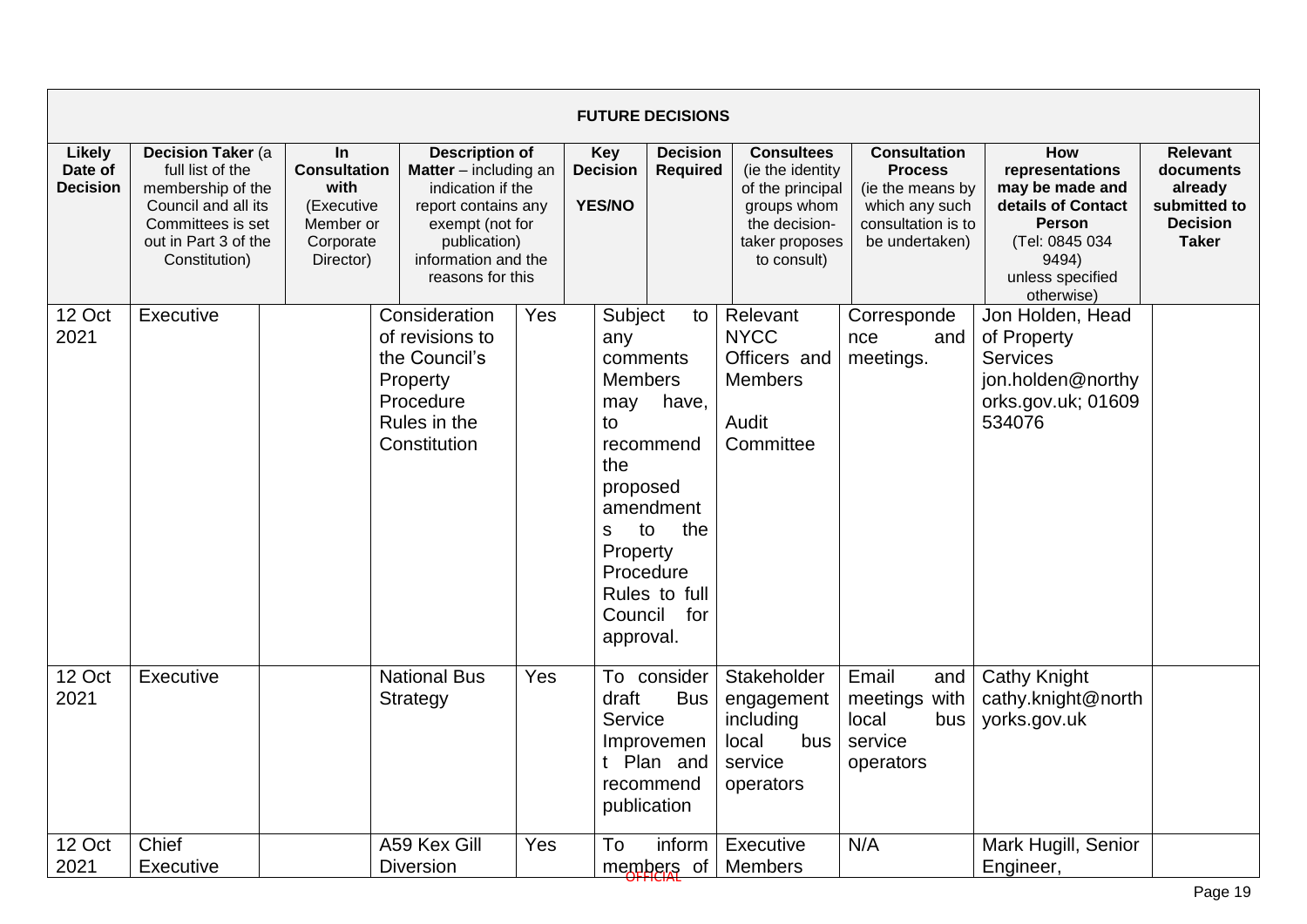|                                             |                                                                                                                                                 |                                                                                        |                                                                                                                                                                                   |           | <b>FUTURE DECISIONS</b>                                                      |                                                                |                                                                                                                            |                                                                                                                     |                                                                                                                                               |                                                                                                                                     |
|---------------------------------------------|-------------------------------------------------------------------------------------------------------------------------------------------------|----------------------------------------------------------------------------------------|-----------------------------------------------------------------------------------------------------------------------------------------------------------------------------------|-----------|------------------------------------------------------------------------------|----------------------------------------------------------------|----------------------------------------------------------------------------------------------------------------------------|---------------------------------------------------------------------------------------------------------------------|-----------------------------------------------------------------------------------------------------------------------------------------------|-------------------------------------------------------------------------------------------------------------------------------------|
| <b>Likely</b><br>Date of<br><b>Decision</b> | Decision Taker (a<br>full list of the<br>membership of the<br>Council and all its<br>Committees is set<br>out in Part 3 of the<br>Constitution) | In<br><b>Consultation</b><br>with<br>(Executive<br>Member or<br>Corporate<br>Director) | <b>Description of</b><br><b>Matter</b> $-$ including an<br>indication if the<br>report contains any<br>exempt (not for<br>publication)<br>information and the<br>reasons for this |           | <b>Key</b><br><b>Decision</b><br><b>YES/NO</b>                               | <b>Decision</b><br><b>Required</b>                             | <b>Consultees</b><br>(ie the identity<br>of the principal<br>groups whom<br>the decision-<br>taker proposes<br>to consult) | <b>Consultation</b><br><b>Process</b><br>(ie the means by<br>which any such<br>consultation is to<br>be undertaken) | How<br>representations<br>may be made and<br>details of Contact<br><b>Person</b><br>(Tel: 0845 034<br>9494)<br>unless specified<br>otherwise) | <b>Relevant</b><br>documents<br>already<br>submitted to<br><b>Decision</b><br><b>Taker</b>                                          |
|                                             | Officer                                                                                                                                         |                                                                                        | <b>Contract Award</b>                                                                                                                                                             |           | <b>of</b><br>tendering<br>seek<br>approval<br>award<br>diversion<br>contract | the outcome<br>the<br>process and<br>to<br>the<br>A59 Kex Gill | and<br>Managemen<br>t Board at<br>the informal<br>Executive<br>meeting<br>held on 6<br>July 2021.                          |                                                                                                                     | Highways &<br>Transportation<br>mark.hugill@northy<br>orks.gov.uk                                                                             |                                                                                                                                     |
| 17 Nov<br>2021                              | County<br>Council                                                                                                                               |                                                                                        | Minerals and<br><b>Waste Joint</b><br>Plan Adoption                                                                                                                               | Yes       | <b>of</b><br><b>Minerals</b><br>Joint Plan.                                  | To approve<br>the adoption<br>the<br>and Waste                 | N/A                                                                                                                        | N/A                                                                                                                 | <b>Rachel Pillar</b>                                                                                                                          | <b>Minerals</b><br>and Waste<br>Joint Plan<br>Submissio<br>n version<br>approved<br>for<br>submissio<br>n on 15<br>February<br>2017 |
| 17 Nov<br>2021                              | County<br>Council                                                                                                                               |                                                                                        | Consideration<br>of revisions to<br>the Council's<br>Property<br>Procedure                                                                                                        | <b>No</b> | Subject<br>any<br>comments<br><b>Members</b>                                 | to<br>may <sub>FFIC</sub> have,                                | Relevant<br><b>NYCC</b><br>Officers and<br><b>Members</b><br>Audit                                                         | Corresponde<br>and<br>nce<br>meetings.                                                                              | Jon Holden, Head<br>of Property<br><b>Services</b><br>jon.holden@northy<br>orks.gov.uk; 01609                                                 |                                                                                                                                     |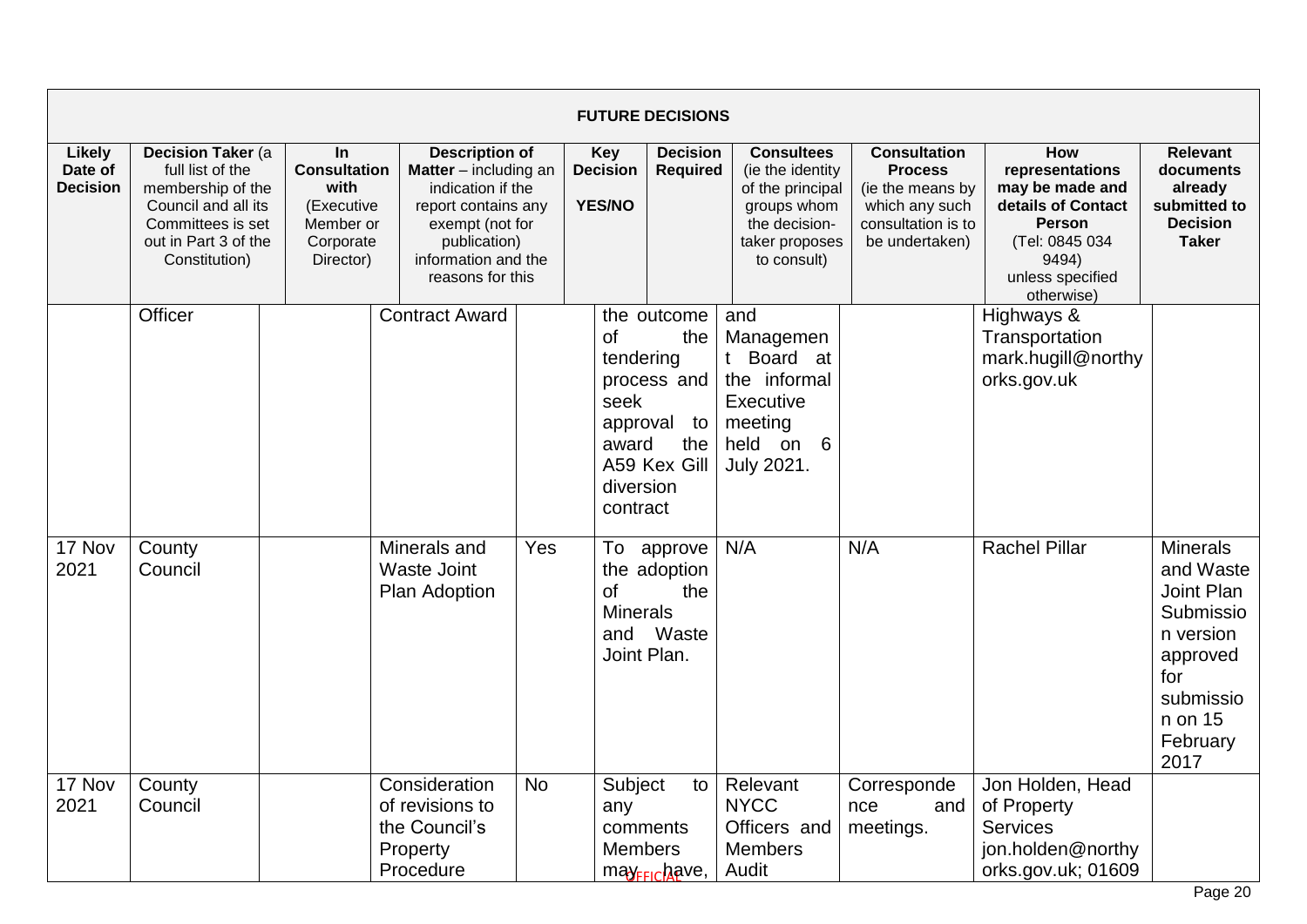|                                             |                                                                                                                                                         |                                                                                        |                                                                                                                                                                                                                                                                                                      |     |                                                                                                                                      | <b>FUTURE DECISIONS</b>                                                                                                                                                                                |                                                                                                                            |                                                                                                                     |                                                                                                                                                                                                                    |                                                                                            |
|---------------------------------------------|---------------------------------------------------------------------------------------------------------------------------------------------------------|----------------------------------------------------------------------------------------|------------------------------------------------------------------------------------------------------------------------------------------------------------------------------------------------------------------------------------------------------------------------------------------------------|-----|--------------------------------------------------------------------------------------------------------------------------------------|--------------------------------------------------------------------------------------------------------------------------------------------------------------------------------------------------------|----------------------------------------------------------------------------------------------------------------------------|---------------------------------------------------------------------------------------------------------------------|--------------------------------------------------------------------------------------------------------------------------------------------------------------------------------------------------------------------|--------------------------------------------------------------------------------------------|
| <b>Likely</b><br>Date of<br><b>Decision</b> | <b>Decision Taker (a)</b><br>full list of the<br>membership of the<br>Council and all its<br>Committees is set<br>out in Part 3 of the<br>Constitution) | In<br><b>Consultation</b><br>with<br>(Executive<br>Member or<br>Corporate<br>Director) | <b>Description of</b><br><b>Matter</b> $-$ including an<br>indication if the<br>report contains any<br>exempt (not for<br>publication)<br>information and the<br>reasons for this                                                                                                                    |     | Key<br><b>Decision</b><br><b>YES/NO</b>                                                                                              | <b>Decision</b><br><b>Required</b>                                                                                                                                                                     | <b>Consultees</b><br>(ie the identity<br>of the principal<br>groups whom<br>the decision-<br>taker proposes<br>to consult) | <b>Consultation</b><br><b>Process</b><br>(ie the means by<br>which any such<br>consultation is to<br>be undertaken) | How<br>representations<br>may be made and<br>details of Contact<br><b>Person</b><br>(Tel: 0845 034<br>9494)<br>unless specified<br>otherwise)                                                                      | <b>Relevant</b><br>documents<br>already<br>submitted to<br><b>Decision</b><br><b>Taker</b> |
| 23 Nov<br>2021                              | Executive                                                                                                                                               |                                                                                        | Rules in the<br>Constitution.<br>To inform<br>Executive of<br>the Sexual<br><b>Health Service</b><br>service model<br>consultation<br>feedback and a<br>decision to<br>consult on the<br>draft section 75<br>with York and<br>Scarborough<br>Teaching<br><b>Hospital NHS</b><br>Foundation<br>Trust. | Yes | to<br>the<br>proposed<br>S<br>Property<br>Rules.<br>To<br>to<br>the<br>accepted<br>service<br>model.<br>the<br>section<br>the<br>and | approve<br>amendment<br>the<br>to<br>Procedure<br>request<br>agreement<br>move<br>forward with<br>Approval of<br>draft<br>75<br>and decision<br>to consult on<br>section<br>75 with York<br>Scarboroug | Committee<br>The<br>Executive<br>York<br>and<br>Scarboroug<br>h Teaching<br>Hospital<br><b>NHS</b><br>Foundation<br>Trust  | Published via<br>the Council's<br>website                                                                           | 534076<br>Emma Davis,<br>Health<br>Improvement<br>Manager, Health<br>and Adult Services.<br>Katie Needham,<br><b>Public Health</b><br>Consultant, Health<br>and Adult Services<br>01609<br>797063/01609<br>797154, |                                                                                            |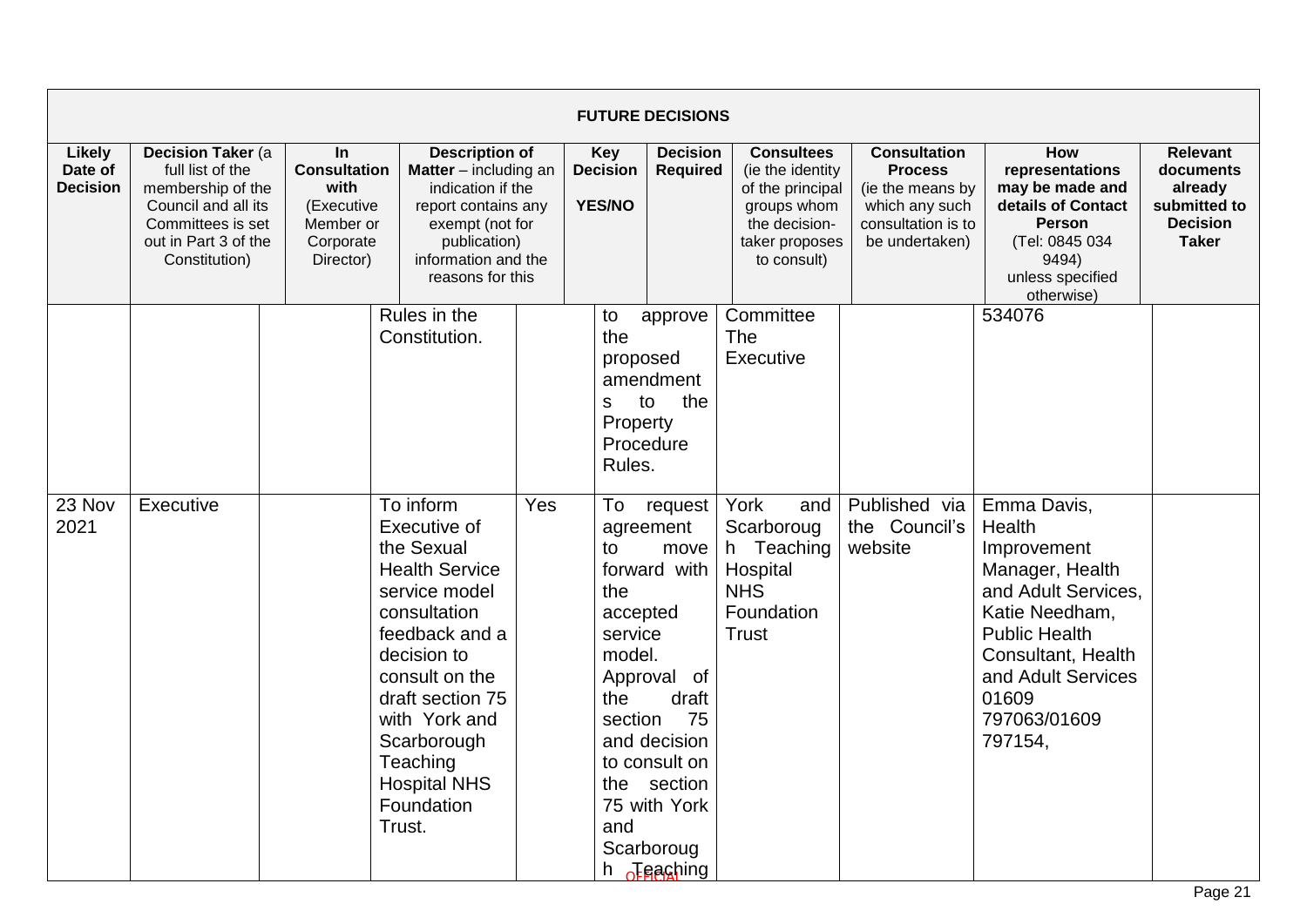|                                             |                                                                                                                                                 |                                                                                        |                                                                                                                                                                                   |                                         |                                                                                                      | <b>FUTURE DECISIONS</b>                                       |                                                                                                                            |                                                                                                                     |                                                                                                                                               |                                                                                            |
|---------------------------------------------|-------------------------------------------------------------------------------------------------------------------------------------------------|----------------------------------------------------------------------------------------|-----------------------------------------------------------------------------------------------------------------------------------------------------------------------------------|-----------------------------------------|------------------------------------------------------------------------------------------------------|---------------------------------------------------------------|----------------------------------------------------------------------------------------------------------------------------|---------------------------------------------------------------------------------------------------------------------|-----------------------------------------------------------------------------------------------------------------------------------------------|--------------------------------------------------------------------------------------------|
| <b>Likely</b><br>Date of<br><b>Decision</b> | Decision Taker (a<br>full list of the<br>membership of the<br>Council and all its<br>Committees is set<br>out in Part 3 of the<br>Constitution) | In<br><b>Consultation</b><br>with<br>(Executive<br>Member or<br>Corporate<br>Director) | <b>Description of</b><br><b>Matter</b> $-$ including an<br>indication if the<br>report contains any<br>exempt (not for<br>publication)<br>information and the<br>reasons for this | Key<br><b>Decision</b><br><b>YES/NO</b> |                                                                                                      | <b>Decision</b><br><b>Required</b>                            | <b>Consultees</b><br>(ie the identity<br>of the principal<br>groups whom<br>the decision-<br>taker proposes<br>to consult) | <b>Consultation</b><br><b>Process</b><br>(ie the means by<br>which any such<br>consultation is to<br>be undertaken) | How<br>representations<br>may be made and<br>details of Contact<br><b>Person</b><br>(Tel: 0845 034<br>9494)<br>unless specified<br>otherwise) | <b>Relevant</b><br>documents<br>already<br>submitted to<br><b>Decision</b><br><b>Taker</b> |
|                                             |                                                                                                                                                 |                                                                                        |                                                                                                                                                                                   |                                         | Hospital<br><b>NHS</b><br>Trust.                                                                     | Foundation                                                    |                                                                                                                            |                                                                                                                     |                                                                                                                                               |                                                                                            |
| 7 Dec<br>2021                               | Executive                                                                                                                                       |                                                                                        | Q2<br>Performance<br>Monitoring &<br><b>Budget Report</b>                                                                                                                         | <b>No</b>                               | Financial<br>and<br>report<br>including:<br>Revenue<br>Plan;<br>Treasury<br>Prudential<br>Indicators | Performanc<br>e Monitoring<br>Plan; Capital<br>Managemen<br>& | Manangeme<br>nt Board                                                                                                      |                                                                                                                     | Gary Fielding,<br><b>Corporate Director</b><br>for Strategic<br><b>Resources</b><br>Gary.Fielding@nort<br>hyorks.gov.uk                       | Previous<br>Quarterly<br>Reports                                                           |
| 11 Jan<br>2022                              | Executive                                                                                                                                       |                                                                                        | <b>Healthy Child</b><br>Programme -<br>Emotional<br>Health and<br>Wellbeing                                                                                                       | Yes                                     | To<br>the<br>Emotional<br>Health<br>wellbeing                                                        | inform<br>Executive of<br>and                                 | <b>North</b><br>Yorkshire<br>Clinical<br>Commission<br>ing Group                                                           | Published via<br>the Council's<br>website                                                                           | Victoria Ononeze,<br><b>Public Health</b><br>Consultant,<br>Michael Rudd,<br>Head of Housing<br>Marketing                                     |                                                                                            |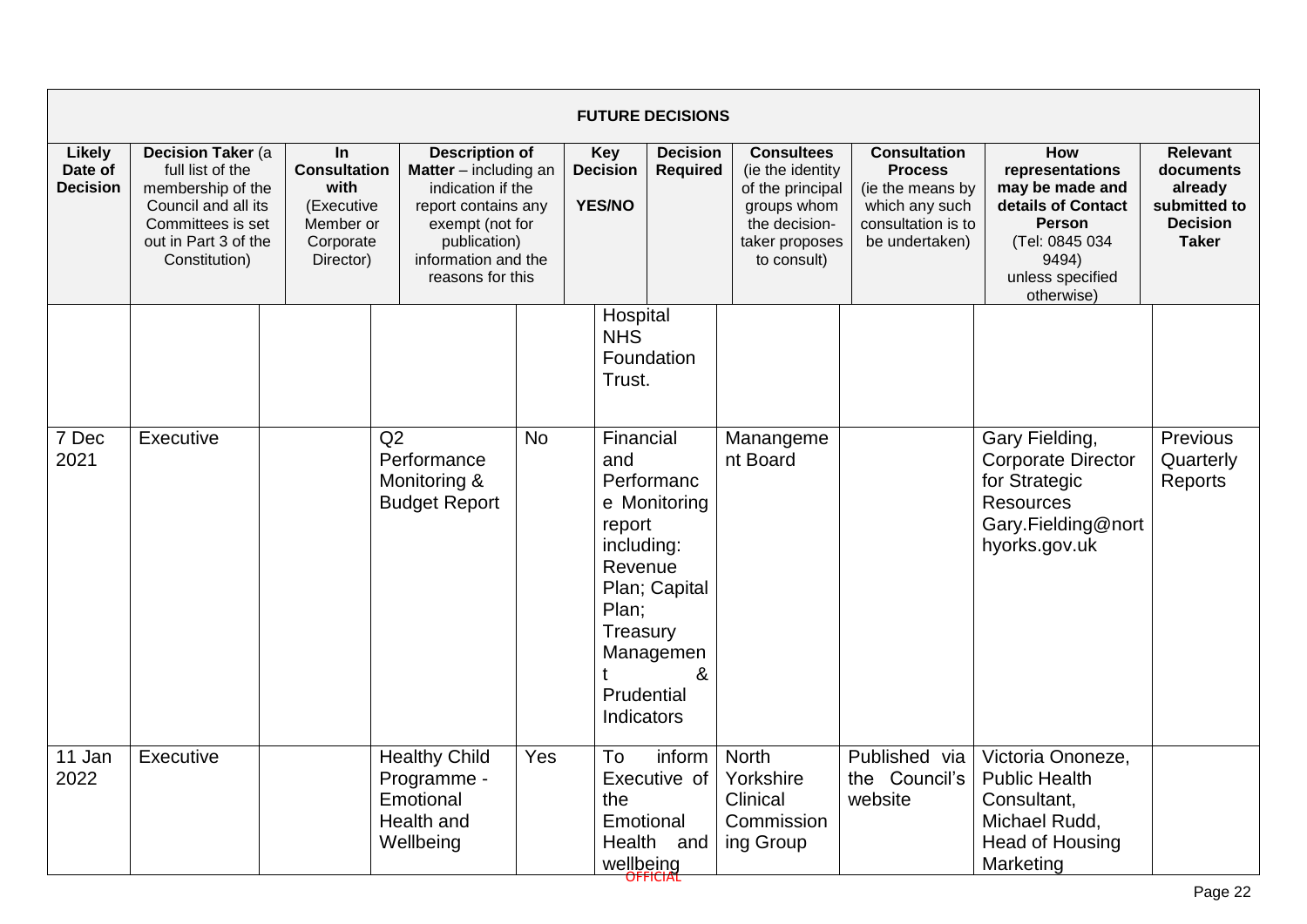|                                             |                                                                                                                                                         |                                                                                           |                                                                                                                                                                          |           |                                                                                                                       | <b>FUTURE DECISIONS</b>                                                        |                                                                                                                            |                                                                                                                     |                                                                                                                                               |                                                                                            |
|---------------------------------------------|---------------------------------------------------------------------------------------------------------------------------------------------------------|-------------------------------------------------------------------------------------------|--------------------------------------------------------------------------------------------------------------------------------------------------------------------------|-----------|-----------------------------------------------------------------------------------------------------------------------|--------------------------------------------------------------------------------|----------------------------------------------------------------------------------------------------------------------------|---------------------------------------------------------------------------------------------------------------------|-----------------------------------------------------------------------------------------------------------------------------------------------|--------------------------------------------------------------------------------------------|
| <b>Likely</b><br>Date of<br><b>Decision</b> | <b>Decision Taker (a)</b><br>full list of the<br>membership of the<br>Council and all its<br>Committees is set<br>out in Part 3 of the<br>Constitution) | $\ln$<br><b>Consultation</b><br>with<br>(Executive<br>Member or<br>Corporate<br>Director) | <b>Description of</b><br>Matter - including an<br>indication if the<br>report contains any<br>exempt (not for<br>publication)<br>information and the<br>reasons for this |           | <b>Key</b><br><b>Decision</b><br>YES/NO                                                                               | <b>Decision</b><br><b>Required</b>                                             | <b>Consultees</b><br>(ie the identity<br>of the principal<br>groups whom<br>the decision-<br>taker proposes<br>to consult) | <b>Consultation</b><br><b>Process</b><br>(ie the means by<br>which any such<br>consultation is to<br>be undertaken) | How<br>representations<br>may be made and<br>details of Contact<br><b>Person</b><br>(Tel: 0845 034<br>9494)<br>unless specified<br>otherwise) | <b>Relevant</b><br>documents<br>already<br>submitted to<br><b>Decision</b><br><b>Taker</b> |
|                                             |                                                                                                                                                         |                                                                                           |                                                                                                                                                                          |           | Section<br>feedback<br>and<br>request<br>formal<br>approval                                                           | 75<br>consultation<br>to<br>to<br>move to a<br>Partnership<br>agreement        |                                                                                                                            |                                                                                                                     | Development<br>(Commissioning),<br><b>Health and Adult</b><br>Services<br>01609 535347,                                                       |                                                                                            |
| 25 Jan<br>2022                              | Executive                                                                                                                                               |                                                                                           | <b>Draft Revenue</b><br><b>Budget</b><br>2022/23 &<br><b>Medium Term</b><br>Financial<br>Strategy<br>(MTFS)                                                              | <b>No</b> | and<br>to<br>Revenue<br><b>Budget</b><br>Term<br>Financial<br>Strategy<br>(MTFS)<br>including<br>the <b>COFFICIAL</b> | To consider<br>recommend<br>County<br>Council the<br>2022/23 and<br>the Medium | All members                                                                                                                | <b>Budget</b><br>consultation<br>process                                                                            | Gary Fielding,<br><b>Corporate Director</b><br>for Strategic<br><b>Resources</b><br>Gary.Fielding@nort<br>hyorks.gov.uk                       |                                                                                            |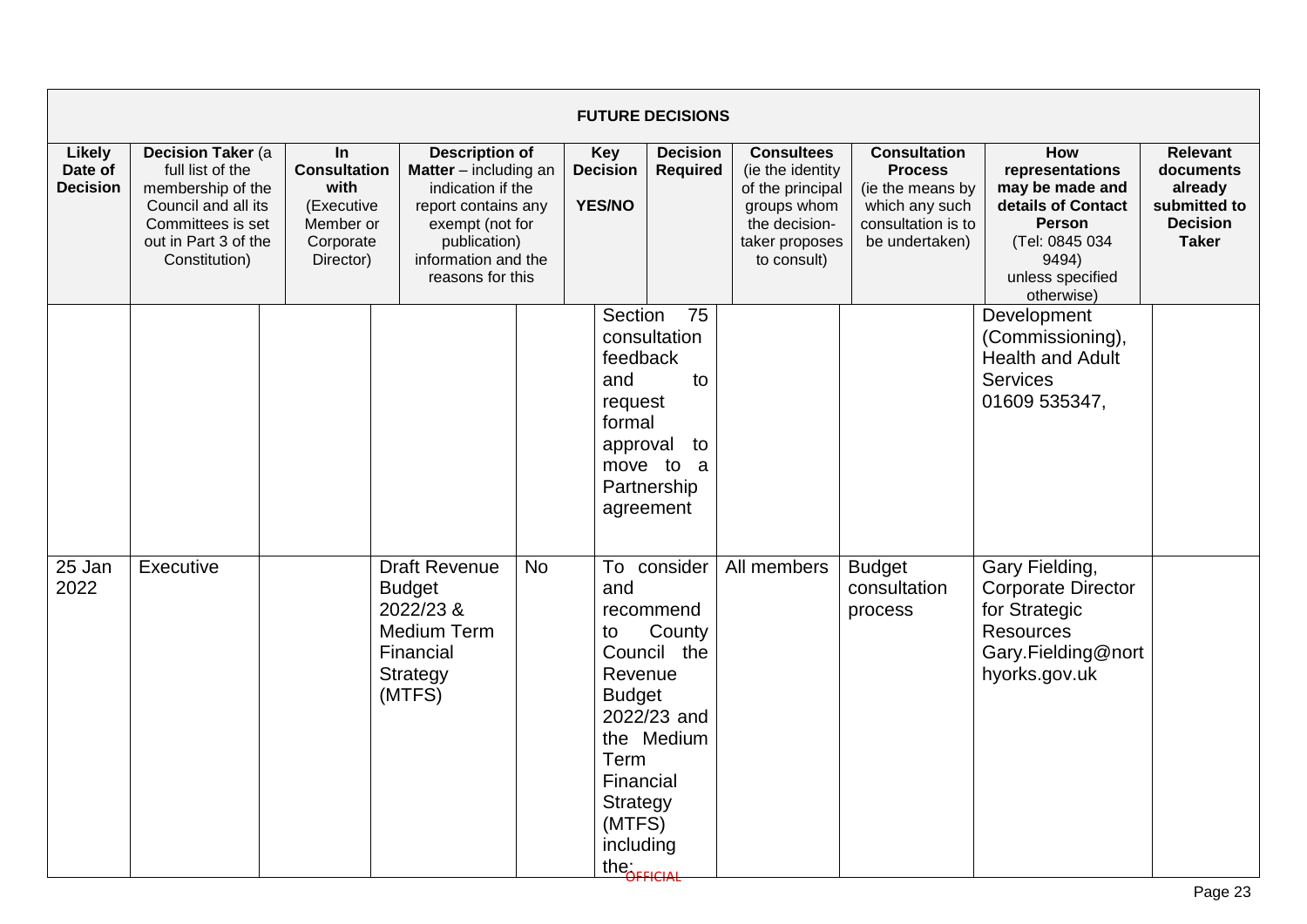|                                      |                                                                                                                                                         |                                                                                         |                                                                                                                                                                                   |     |                                                     | <b>FUTURE DECISIONS</b>                                                 |                                                                                                                            |                                                                                                                     |                                                                                                                                               |                                                                                            |
|--------------------------------------|---------------------------------------------------------------------------------------------------------------------------------------------------------|-----------------------------------------------------------------------------------------|-----------------------------------------------------------------------------------------------------------------------------------------------------------------------------------|-----|-----------------------------------------------------|-------------------------------------------------------------------------|----------------------------------------------------------------------------------------------------------------------------|---------------------------------------------------------------------------------------------------------------------|-----------------------------------------------------------------------------------------------------------------------------------------------|--------------------------------------------------------------------------------------------|
| Likely<br>Date of<br><b>Decision</b> | <b>Decision Taker (a)</b><br>full list of the<br>membership of the<br>Council and all its<br>Committees is set<br>out in Part 3 of the<br>Constitution) | In.<br><b>Consultation</b><br>with<br>(Executive<br>Member or<br>Corporate<br>Director) | <b>Description of</b><br><b>Matter</b> $-$ including an<br>indication if the<br>report contains any<br>exempt (not for<br>publication)<br>information and the<br>reasons for this |     | Key<br><b>Decision</b><br><b>YES/NO</b>             | <b>Decision</b><br><b>Required</b>                                      | <b>Consultees</b><br>(ie the identity<br>of the principal<br>groups whom<br>the decision-<br>taker proposes<br>to consult) | <b>Consultation</b><br><b>Process</b><br>(ie the means by<br>which any such<br>consultation is to<br>be undertaken) | How<br>representations<br>may be made and<br>details of Contact<br><b>Person</b><br>(Tel: 0845 034<br>9494)<br>unless specified<br>otherwise) | <b>Relevant</b><br>documents<br>already<br>submitted to<br><b>Decision</b><br><b>Taker</b> |
|                                      |                                                                                                                                                         |                                                                                         |                                                                                                                                                                                   |     | $\bullet$<br>Plan<br>Plan<br>$\bullet$<br>$\bullet$ | Revenue<br>Capital<br>Treasury<br>Managemen<br>Prudential<br>Indicators |                                                                                                                            |                                                                                                                     |                                                                                                                                               |                                                                                            |
| 25 Jan<br>2022                       | Executive                                                                                                                                               |                                                                                         | <b>Council Plan</b><br>2022-2026                                                                                                                                                  | Yes |                                                     | To consider<br><b>Council Plan</b><br>2022-2026                         | Corporate<br>and<br>Partnerships<br>Overview<br>and Scrutiny<br>Committee.<br>Managemen<br>t Board.                        | Meetings.                                                                                                           | Neil Irving,<br><b>Assistant Director -</b><br>Policy,<br>Partnerships and<br>Communities<br>neil.irving@northyo<br>rks.gov.uk                |                                                                                            |
| 17 Feb<br>2022                       | County<br>Council                                                                                                                                       |                                                                                         | <b>Council Plan</b><br>2022-2026                                                                                                                                                  | Yes |                                                     | To approve<br><b>Council Plan</b><br>2022-2026                          | Executive                                                                                                                  |                                                                                                                     | Neil Irving,<br><b>Assistant Director -</b><br>Policy,<br>Partnerships and<br>Communities<br>neil.irving@northyo<br>rks.gov.uk                |                                                                                            |
| 22 Mar                               | Executive                                                                                                                                               |                                                                                         | To inform                                                                                                                                                                         | Yes |                                                     | Approve, the                                                            | York<br>and                                                                                                                | Published via                                                                                                       | Emma Davis,                                                                                                                                   |                                                                                            |